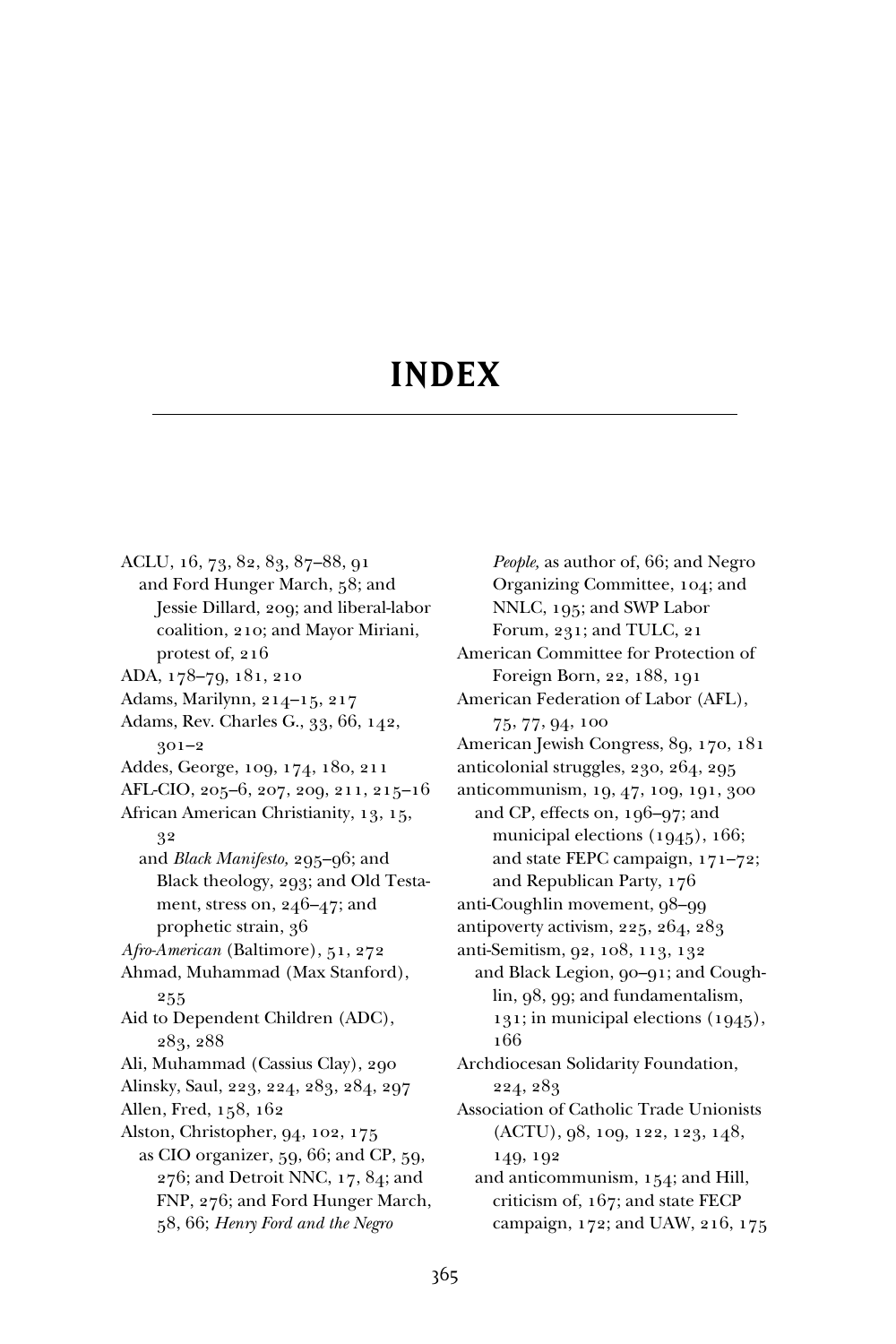- automotive industry, 64, 65, 119, 123, 130–31, 192, 197–98
	- and automation, 197–98; and Black workers, 192; and conversion to war production, 119; and fundamentalist preachers, 130–31
- Automotive Industrial Workers Association (AIWA), 97–98, 164
- Auto Workers Union (AWU), 56, 79
- Bagnall, Robert W., 31, 32, 46, 48
- Baker, General, 10, 225, 231, 234, 235 background of, 221; and *Black Manifesto,* 292–93; and Glanton Dowdell, 288; and *Inner-City Voice,* 297–98; on James Boggs, 226; on Malcolm X, 233; and UHURU, 265–66; and WCO, 283–84
- Banks, Rev. A. A., 270
- Baptist Ministerial Alliance, 161, 270, 273, 281
- Barber, Rev. G. W., 87, 88, 101
- Bates, Beth Tompkins, 3, 6
- Battle, Robert "Buddy," 2, 3, 175, 211, 212, 215, 265
- Baxter, Nadine, 193, 194
- Baxter, Willie, 194, 211, 213
- Bennett, Harry, 67, 104
- Bergman, Walter, 218
- Bethel AME, 31, 32, 45, 51, 203, 262
- Billups, Joseph, 56–57, 59, 77–79, 84, 94, 104
- Billups, Rose, 60, 84, 104, 226
- Blacks, 96, 122
- and Common Council campaigns, 151–52, 156–58; and Henry Wallace, 177; and Jews, 89, 96, 137,
- 201–2; and Poles, 71, 89, 106, 136
- Black arts conventions, 255, 288
- Black Bottom, and urban renewal, 200–201, 221, 226
- Black business, 51, 73, 125, 201, 261–62
- *Black Christian Manifesto,* 304
- Black Christian nationalism, 3, 10, 20, 23, 237, 247, 287, 292 and *Black Christian Nationalism,*
	- defined in, 303-4; and *Black Mani-*

*festo,* 299; repentance/conversion as themes in, 253; and similarities to Garveyism, 48–49

- Black church: and Black nation, 237; and Black public sphere, 5; and Black women, 4–5; Charles G. Adams on, 301–2; Cleage on, 237; C. L. R. James on, 229; critiques of, 222; and rejection of by radicals, 10; and social protest, 4, 7, 204
- Black churches: and contemporary struggles, 301–5; and IFCO, 293; and liberal-labor coalition, 210; and TULC, 212; and urban renewal, 261–63
- Black Economic Development Conference. *See* National Black Economic Development Conference
- Black elite, 48, 50, 67, 240
- Black Legion, 90–91, 92, 93, 133
- Black liberation, 204, 237, 300
- Black Madonna (Mary), 248, 288–89, 290–91
- "The Black Madonna and Child" (Glanton Dowdell), 287–89
- *Black Manifesto,* 11, 298, 295–97, 299
- Black Messiah. *See* Jesus Christ
- Black middle class, 66, 252–53, 283
- Black ministers: as activists, 4; and alliance with Ford Motor Company, 6–7, 64–68, 87, 102, 131, 249; Cleage, critique of, 252; and Hill Council campaign, 161; and priestly function of, 64–65; and politics, 44, 77; and selective buying campaign, 255; and urban renewal, 262–63; and Walk to Freedom march, 270–71
- Black Muslims, 233, 234. *See also* Nation of Islam
- Black nationalism, 10, 21, 23, 49, 197, 220, 234
	- and anticommunism, compared to, 268; and Cleage, 237, 244, 254, 268; and C. L. R. James, 230; as cultural nationalism, 255; and false dichotomy with integration, 23;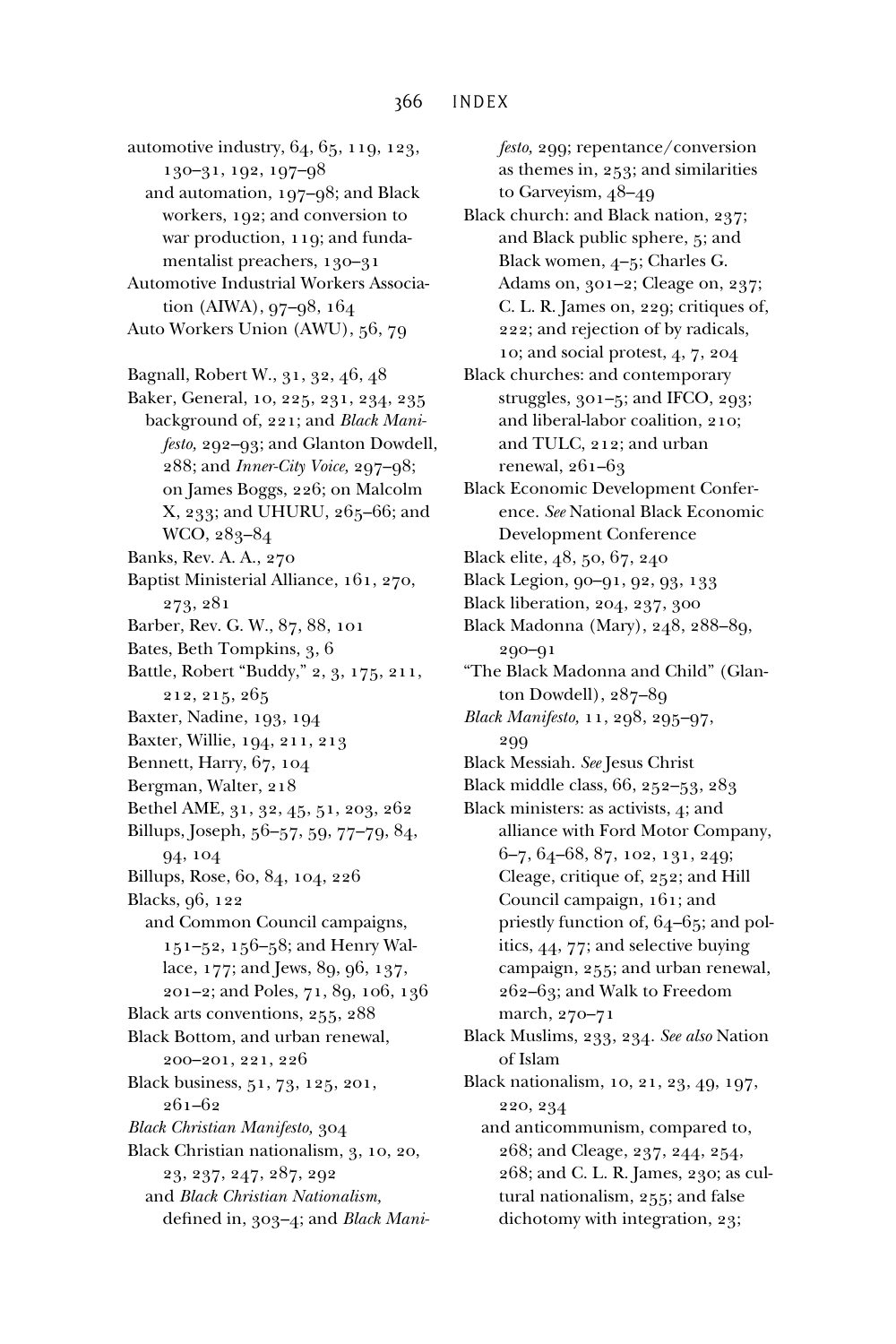and *Illustrated News,* 252, 254–55; Malcolm X on, 273–75; revolutionary potential of, 233; and second civil rights community, 282 Black political power, 199, 219, 262, 304–5 Black power, 3, 11, 21, 23, 237, 294, 296–97 Black self-determination, 195, 197, 284, 287, 293, 295. *See also* "Self-Determination for Negroes in the Black Belt" Black Slate, Inc., 304–5 Black southern migrants, 38–41, 125, 126–27, 199 Black theology: and Black power, 237, 292; Cleage, 10, 20; development of, 393–94 Black-UAW alliance (also Black-labor alliance), 157–58, 161–62, 210, 212, 216–17 Black unionists, 109, 150 and Black power, 297; and Local 600, 121, 124; and NAACP, 167, 211; and NNLC, 191, 192–95; as Reutherites, 211–12 Black women: and the Black church, 4–5; and community activism, 73; and NNLC, 192, 193–94; and Second Baptist, 40; as workers, 119, 123–24, 198. *See also* Housewives League Black workers, 2, 119, 121, 191–92, 287 and automotive industry, 65; and

- FEPC, 116; and Ford–Black ministers alliance, 64–65, 66–67; and Ford Motor Company, 6, 66, 100, 119; and Ford strike, 103–6; and TULC, 211; and UAW, ambivalent attitude toward, 100, 106; and unemployment, 192, 287; in unskilled positions, 198
- Bledsoe, Geraldine, 100, 119–20, 226 on anticommunism, 171; on Hill, 138–39; and Plymouth Congregational, 100
- block clubs, 209, 223, 224, 225, 276
- Blount, Louis C., 100, 158, 159

Boggs, Grace Lee, 234

- background of, 227; and Boggs Center, 301; and Central Congregational, 251; on Cleage's appearance, 238; and FNP, 276, 281; and ICOC, 292-93; as influence on young radicals, 220, 226, 230, 231, 235, 299; and MOWM, 227; and NBEDC, 269; and Organization of Black Power, 300; on religion, 229; and SWP, 23, 231
- Boggs, James, 220, 234, 285
	- background of, 227; and Central Congregational, 251; and Conrad Lynn, 275; and Cynthia Scott protests, 267–68; and Discrimination Action Committee, 213–14; and ICOC, 292–93; as influence on young radicals, 226, 230, 231, 235; and LRBW, 299; and NBEDC, 296; and Organization of Black Power, 300; on "street force," 298; and SWP, 23, 227, 231, 275; and Walk to Freedom march, 268–71
- Bollens, Rev. John H., 16, 82, 87, 88, 93, 94, 96, 113
- Booker T. Washington Trade Association (BTWTA), 51–54, 61, 73, 100, 103, 111, 121, 158 *See also* Housewives League
- Bowles, Charles, 158, 240
- Boyd, Herb, 234
- Boyte, Harry, 7
- Bradby, Rev. Robert, 46, 85, 111, 249 and alliance with Ford Motor Company, 64–68; biography of, 40–41; death of, 179; and Second Baptist, 39–40, 63, 85; and UAW, 101
- Bradby, Rev. Robert, Jr., and ADA, 179
- Breitman, George, 23, 230–31, 275–76, 279
- Brooks, Roy, 125
- Brotherhood of Sleeping Car Porters, 206, 207, 208
- Brown, Nadine, 211
- *Brown v. Board of Education,* 206, 269
- Bussell, Joe, and Ford Hunger March, 58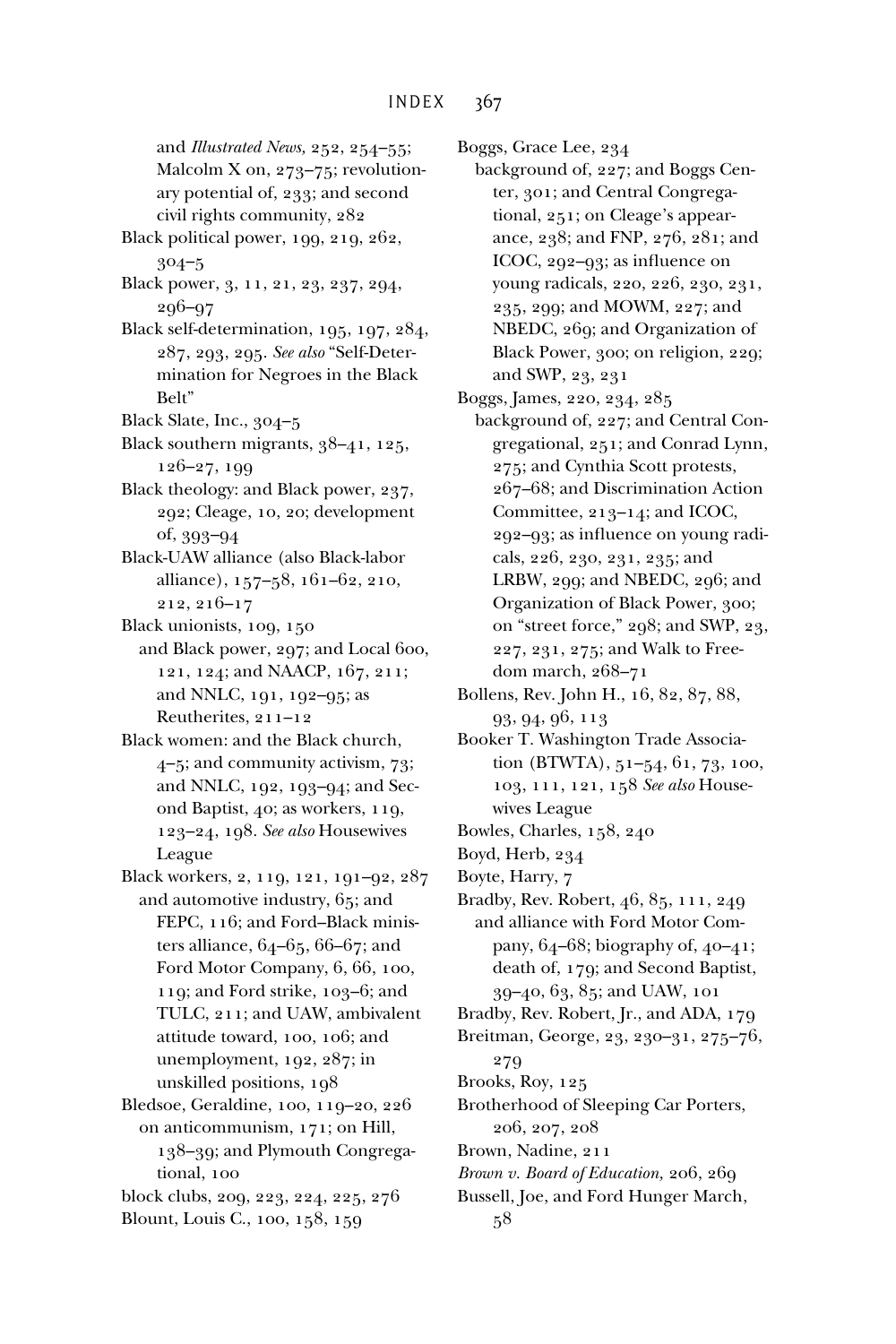- Capeci, Dominic J., Jr., 150
- Castro, Fidel, 234, 235
- Catholic Church, 12, 96, 122–23, 126 and antiracism, 222–23; and Coughlin, 8, 96–97; and IFCO, 293; and Left, 222–23; and union movement, 5
- Catholics, 96, 97, 98, 108, 130, 139, 170, 194, 217
	- and activism, 222; and religious obligations to Blacks, 122–23; as target for Black Legion, 90-91
- Cardiff window, Black Christ in, 292
- Cavanagh, Jerome P., 203, 216, 217–18 Cleage on, 255, 279; and Cynthia Scott protests, 267; and open-occupancy protests, 265; and Walk to Freedom march, 270, 271; and War on Poverty programs, 217–18, 286–87
- Central Congregational Church, 20, 21, 204, 267, 276, 293
	- Black arts convention at, 255; Cleage, as pastor of, 263, 268; and post-1967 rebellion, 287; youth ministry at, 251. *See also* Shrine of the Black Madonna
- Central Methodist Episcopal Church, 138
- Chandler Memorial Baptist Church (Lexington, KY), 244, 248
- *Chicago Defender,* 70, 118
- China, 230, 231, 234, 235, 254
- Christ. *See* Jesus Christ
- "Christ in Alabama" (Langston Hughes), 291
- Christianity, 36, 63, 132
- and American social Christianity, 14, 15; Claude Williams, critique of, 9; and Cleage, critique of, 10, 246–47; and defense of status quo, 6; Howard Thurman on, 246–47; and KKK, 95; and industrial unionism, 17; and Marxism, 14; revolutionary tradition of, 63
- Chrysler, 70, 99, 100, 105, 133, 227, 299–300
- CIO (Congress of Industrial Organiza-

tions), 69, 70, 74, 98, 103, 116, 140, 144, 181, 185

- and attacks on as "communist dominated," 63, 94, 97, 135; and Blacks, 205; and Communists, 76, 154, 176, 194; and *Labor and Religion* (1944), 17, 63; and Progressive Party, attacks on, 178–79; and Truman administration, 174
- CIO-PAC (Political Action Committee), 161–63, 179
- Citizens Committee for Jobs in War Industry, 119, 121–22, 123, 124, 138
- City-Wide Citizens Action Committee, 294
- Civic Rights Committee, 51, 52–53, 54, 61, 67, 157, 240
- civil liberties, 3, 155, 184, 185, 190
- civil rights, 3, 9, 23, 108
- and Black liberation, 300; Cleage's perspective on, 253; and Democratic Party, 177; and economic justice, 207–8; and fair employment, 116; and Left, 184; and labor, 208; and welfare rights, 222; and World War II, 153
- civil rights community in Detroit, 61, 77, 79
	- and early phase of, 4, 9, 24, 54, 56, 63, 107, 108, 119, 123, 157
	- and attitudes toward fundamentalism, 130–32, 135, 140; and Black Legion, 90–91, 133; and Black women, 124; and CP, 15; and CRF, 19, 113; and factionalism in, 111–12, 172, 173, 175; and faith in, 222; and fascism, fight against, 89, 99–100, 103,133; and fears of Coughlin, 98, 133; and friendship, 189–90; and gender, 193; and Hill, 15, 125, 250; and integration, 15; and internal conflicts, 73; and labor movement, 15, 19, 211; and MDCFEP, 119–21; and movement culture of, 126, 153, 189; and 1943 riot, 149–50; and NNC, 19; and police brutality, 92–93, 133; and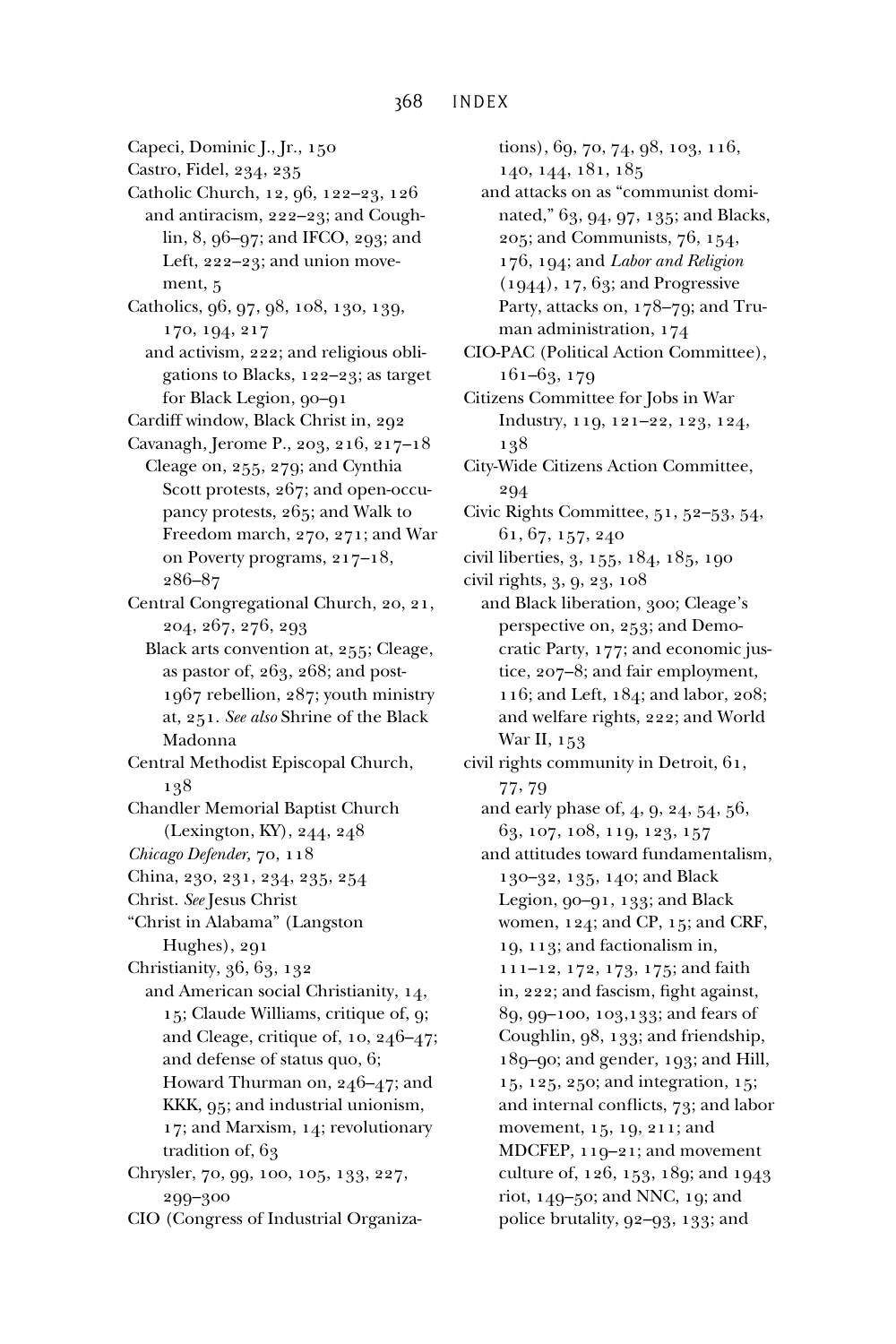Progressive Party, 176; racial and ethnic tensions in, 89, 183; and second civil rights community, compared to, 300; and Sojourner Truth housing controversy, 139; and women activists, 226

- second civil rights community (*also as* later phase of ), and anticolonial struggles, 231; and Black nationalism, 21, 220, 231, 238; cross-generational influences,  $226-27$ ; and debates about nonviolence, 231; decline of, 300–301; and early civil rights community, compared to; 220, 226, 300; and factionalism in, 299; and friendship, 226; and gender, 225–26; generational tensions in, 224–25; and liberal coalition, 263, 264, 299; and religion, 222–24; and school reform, 260, 263; and southern civil rights movement, 220; and UAW, 299; and urban renewal, 260
- Civil Rights Congress (CRC), 16, 155, 181–82, 184
- Civil Rights Congress, Michigan Chapter, 155, 178, 182–85, 186, 188 and cross-generational influences, 204–5; and Hill, 168
- Civil Rights Federation (CRF), 7, 103, 106, 108, 114, 131, 133, 186
- and Blacks, 113; and CFPCR, 16; and civil rights community, 19; and clergy, 12; and Coughlin, 98; and CP, 112–13; and merger into CRC, 16, 155; and Dies Committee, 93-94; and fight against religious reactionaries, 95–96; and Hill, 112, 115, 162; and Jews, 16, 133; and Owen Knox resignation, 112–13; and police brutality, 92–93; and religion, 16
- civil rights movement: and anticommunism, 180; historiography of, 2–3; in the North, 20; and religion, 12; transregional connections in, 208–10, 218, 222–23; in the South, 2, 20, 156, 190, 197, 205, 207, 208;

and violence, 226

civil rights movement in Detroit, 12, 23, 264, 269

- and Black nationalism, 272; continuity between early and later phases of, 21; early vs. later phases of, 11, 12–13, 19; and solidarity with southern struggles, 271
- Clancy, Fr. John, 98
- Cleage, Rev. Albert B., Jr., 48, 285 and 1967 rebellion, 287, 303; aka Jaramogi Abebe Ageyman, 10, 303; and antimillage campaign, 259–60, 279; and Beulah Land, 305; and Black Christ, 20, 238, 246, 247, 288–89; and Black Christian nationalism (BCN), 10, 20, 236, 253; *Black Christian Nationalism,* 237–38, 303; and Black church, 20, 222, 252–53; on Black ministers, 252, 255; and Black nationalism, 21–22, 235, 244, 268; and Blackness of God, 239; and "Black Revolt of 1963," 21, 278; and Black theology, 10, 20, 237; and Central Congregational, 204, 251, 263, 268; and City-Wide Citizens Action Committee, 294; Common Council campaign of, 282; death of, 305; early ministry of, 244–45, 248–51; education of, 242–43; family background of, 238, 239–41, 252–53; and Federation for Self-Defense, 294–95, 303; and Freedom Now Party, 23, 276–78, 281; and GOAL, 21, 257–59, 260; and Hill, 13, 19, 22, 23–24, 204, 240, 242, 244, 250, 296; on Hill and HUAC, 187; and Horace White, 22, 187, 241, 242, 243, 244; and ICO, 292–93, 294; and *Illustrated News,* 21, 252; and influence on younger radicals, 11, 235, 263–64; and liberal-labor coalition, 20, 235, 263; and Malcolm X, 273–75; as NAACP activist, 236, 249, 250, 255; and neo-orthodox theology, 20, 243; and New Detroit Committee, 303; and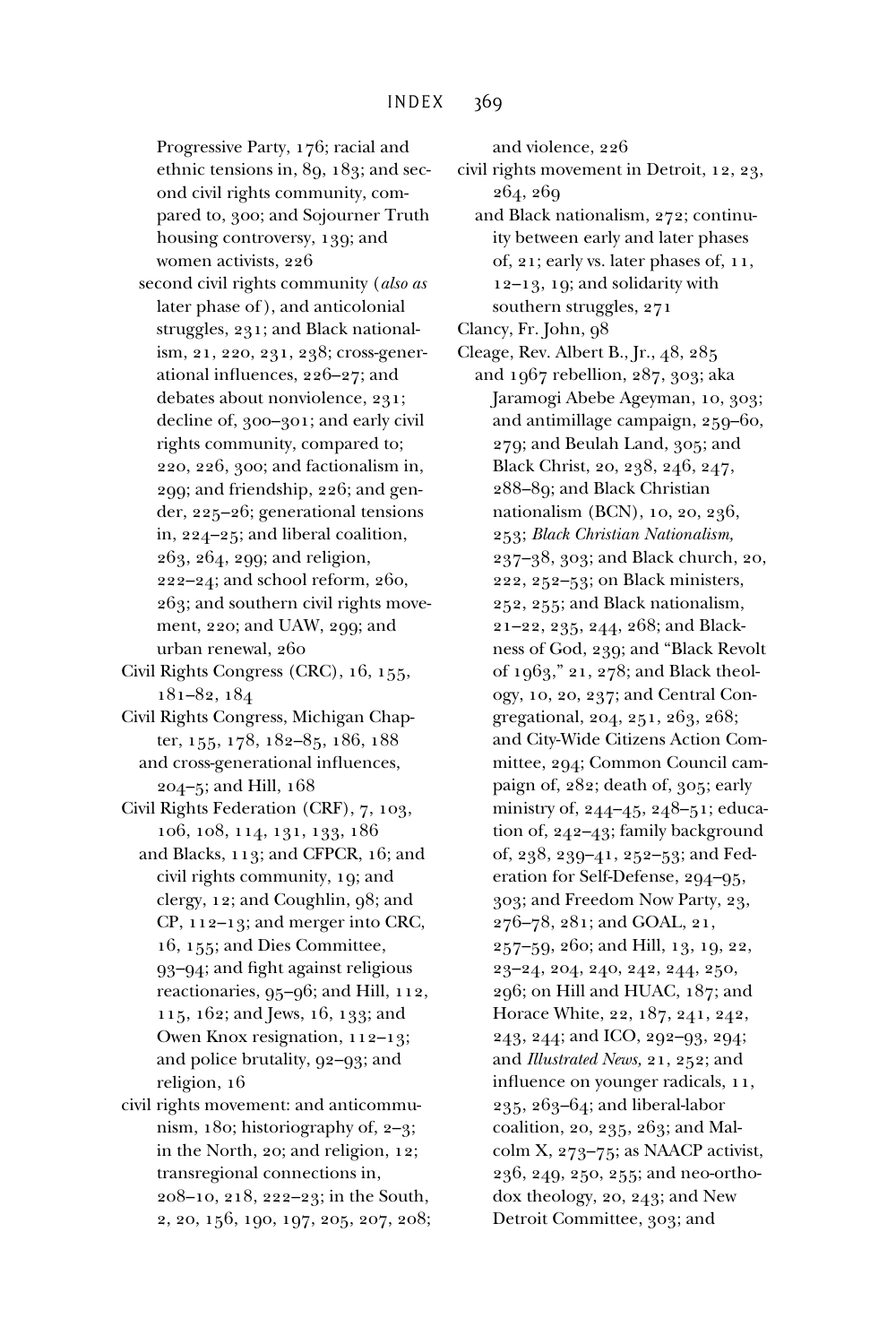Cleage, Rev. Albert B., Jr. (*continued*) Nicholas Hood, 205, 263; as musician, 126, 242; and Pan African Orthodox Christian Church (PAOCC), 10, 304; and Plymouth Congregational, 22, 241, 244; poetry of, 247–48; and political theology, 20, 237, 243–44, 247, 251, 253–54, 292, 304; and "plunking,"  $255 - 56$ ; and religious filmmaking, 248–49; and school reform, 256–59; and Shrine of the Black Madonna (Detroit), 10, 20, 22, 204; and social gospel, critique of, 20, 243–44; as social worker, 242, 243, 256; and St. Mark's, 250–51; and urban renewal, 256, 260–63; on Vietnam War, 11; and Walk to Freedom march, 269–71; and Wayne State University, 241, 242, 256; and youth ministry, 243, 251 Cleage, Albert B., Sr., 238, 239–41, 305 Cleage, Barbara (Martin), 238, 241 Cleage, Henry, 252, 276, 281 Cleage, Hugh, 252 Cleage, Pearl Reed, 238, 240, 241 Clough, Veal, 79, 103, 104 Cockrel, Ken, 10 and *Black Manifesto,* 296–97; and block club movement, 225; on Cleage and youth gangs, 251; and ICOC, 292–93; and LRBW, 264; and New Bethel incident defense, 301; and UHURU, 264, 266; and Wayne State, 221, 266; and WCO, 283–84 Cockrel, Sheila Murphy: and generational tensions, 224–25; and WCO, 223, 283–84, 297 Cold War, 173, 191, 195 Committee for a State FEPC, 170, 171–72 Communist Party (CP), 21, 54, 110, 112, 149, 154, 168, 174, 210 and AWU, 75; and Blacks, 16, 54, 59, 85, 109, 115, 182; and CIO, 75; and COINTELPRO, 300; and CRC,

196; and decline of, 173, 196–97,

205, 211; and early civil rights movement, 15; and Frankensteen mayoral campaign, 162; and front groups, 15, 22, 79, 196; and Hill, 15–16, 154–55, 162, 168–69; and ILD, 60; and industrial unionism, 77; and Local 600, 109; and NAACP, 56, 60, 180–82; and "Negro Question," 56; and Popular Front, 21, 57, 75, 114, 180; and religion, 17; and Scottsboro boys, 60; and Third Period, 56, 58; and UAW, 75, 76, 109, 175–76; and white women, used as lure, 94

- Communist Party, Michigan Division (MDCP), 77, 83, 94, 162, 185, 211
- Cone, James H., 237, 293

Conference for the Protection of Civil Rights (CFPCR), 16, 79, 81–82, 87, 88

CORE (Congress of Racial Equality), 208, 218, 246

CORE, Detroit Chapter, 210, 218, 223, 260, 276

- and community organizing, 282–83; and liberal-labor coalition, 220; and restaurant discrimination, 214; and UHURU, 265; and Walk to Freedom march, 271; and welfare rights activism, 225
- Cotillion Club, 225, 282, 294
- Coughlin, Fr. Charles, 5–6, 90, 95, 108, 149
- and AIWA, 97–98; and background of, 96; and Catholic Church, silenced by, 8, 99, 103; and CIO, 63, 97; and J. Frank Norris, 132–33; and New Deal and Roosevelt, attacks on, 98, 99, 134; and William Lemke, 98
- Craigen, Joseph A., 48, 159
- Crane, Rev. Henry Hitt, 138, 162
- Crockett, George, 72, 73, 109, 175, 185, 214, 259

and Cotillion Club, 225; Common Council campaign of, 282; and election to Recorder's Court, 199; and New Bethel incident, 301;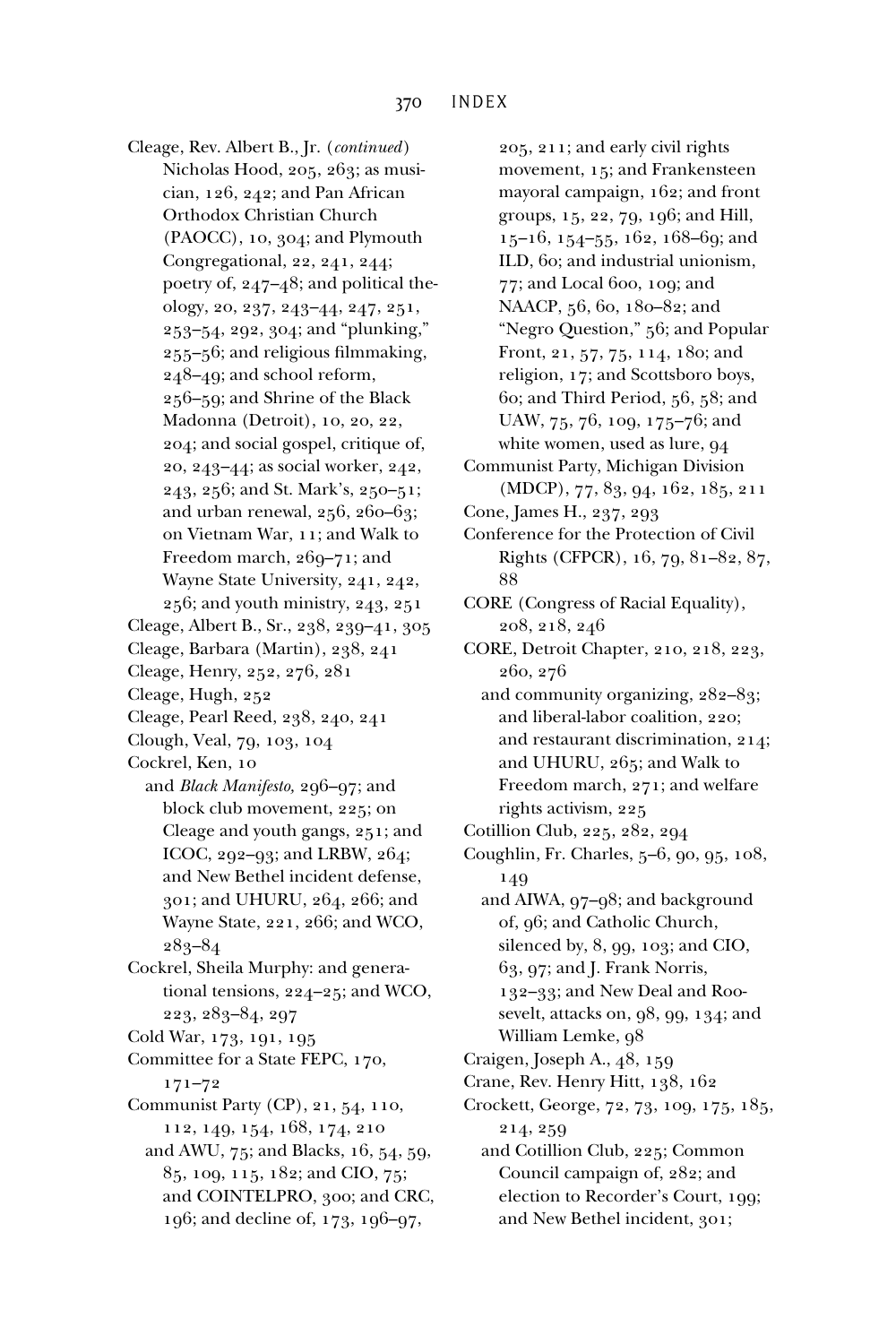defense, 188 *Cross and the Flag, The,* 135, 165 Cuba, 230, 231, 232, 234, 235 Cullen, Countee, "The Black Christ," and "Christ Recrucified," 291 Cunningham, DeVon, 292 Current, Gloster, 120, 121,125, 138, 16<sub>9</sub> and Cleage, as booking agent, 242; and Gloster Current Orchestra, 126; and Hill for Council Committee, 158; and NAACP, 158, 242 Dade, (Fr.) Malcolm C., 1–2, 4, 27, 88, 116, 171, 205 and ADA, 179; background of, 68; on the Black church, role of, 69, 303; and critique of Ford–Black minister alliance, 6, 63, 68–69, 70; and Everard Daniel, 69; and Ford strike, 104; and Hill, 70, 158, 187; and 1943 riot, 149; and St. Cyprian's, 1, 68, 241; and Union of Black Episcopalians, 302 Dade, Malcolm C., Jr., 303 *Daily Worker, The,* 17, 109, 150, 185, 189 Daniel, Fr. Everard W., 32, 65–66, 68, 69–70, 101, 110 Darrow, Clarence, 45, 78 Davis, Ben, 22, 157, 160, 163, 190, 281 Davis, John P., 84, 85, 101 Davis, Nelson, 109, 188 DeBerry, William N., 249 Del Rio, James, 271, 273 Democratic Party, 70, 71, 74, 102, 106, 154, 176, 177, 199, 279, 282 Denby, Charles (Simon P. Owens), 209, 229–30 Detroit, 88, 91, 107, 134, 140, 146, 182, 200, 204 and automotive industry, 39, 123, 133, 197; and Black arts conventions, 255, 288; as "Bible Belt," 130; and Black population, early history of, 30–31; and Black population, increase of, 39, 108, 199, 208; as boomtown, 127, 128; and Catholic

sacrifices of, 189; and Smith Act

Worker movement, 222–23, 224, 283; and defense industry, 186, 197; and demographic changes, 256; and economic recession of 1920–21, 42; economy of, in 1960s, 287; and first population boom, 29–30; and HUAC hearings in, 186–89; as "Model City," 219, 286–87; as "Motown," 219; and Motown Records, 126, 200, 219; and 1943 riot, 148–50; and "Operation Freedom," 219; and optimism of 1960s, 255; and suburbanization, effects of, 198–99; and UAW, prominence in, 220–21; and urban renewal programs, 200–201; 203, 210, 260, 261–63, 284; and War on Poverty, 204, 217–18, 282–83, 286 Detroit Board of Education, 238, 241, 257, 260, 276 "Detroit City" (by Danny Dill and Mel Tillis), 129 Detroit Common Council (*also as* Detroit City Council), 90, 156–58, 199 Detroit Commission on Community Relations (DCCR), 205, 263–64 Detroit Council of Churches (DCC), 46, 122, 161, 162, 171 Detroit Council of Organizations, 294 Detroit Council on Human Relations (DCHR), 269, 271–73 *Detroit Courier,* 41, 187, 194 Detroit Employers Association, 9, 50 Detroit Federation of Labor (AFL), 77, 83 Detroit FEPC legislation, 194 Detroit Housing Commission, 70, 136, 137 Detroit Interracial Committee. *See* Mayor's Committee on Race Relations *Detroit News,* 149, 180, 221, 282 Detroit Police Department, 99, 133 and ACLU, 91; as anti-Black, 89–90; as antilabor, 89–90; and Black Legion, 91; and George Edwards as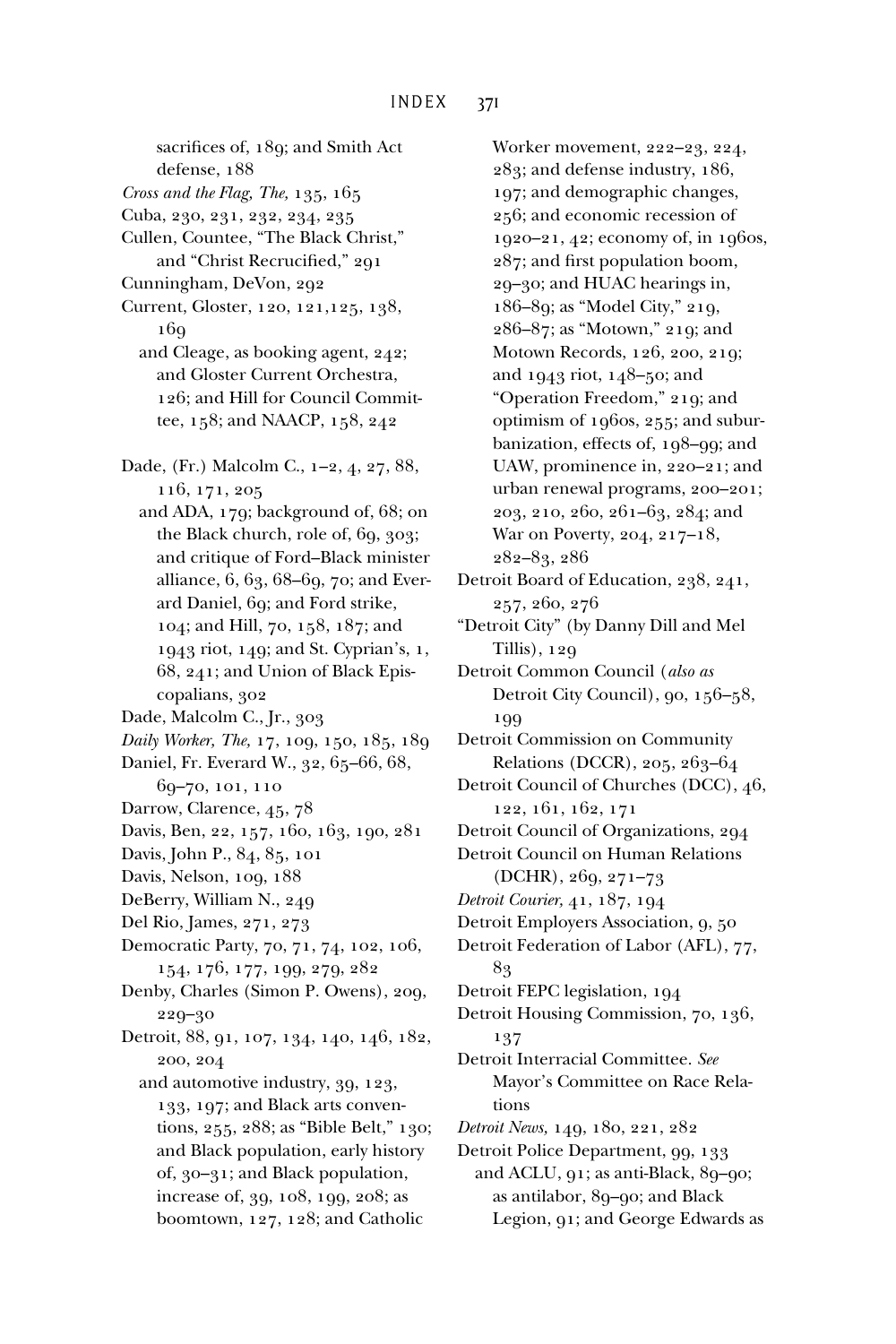Detroit Police Department (*continued*) Commissioner, 218; and Heinrich Pickert as Commissioner, 91; and police brutality, 91–93; and policecommunity relations, 287; and Special Investigations Division (Red Squad), 91–92; as strikebreakers, 92

Detroit Presbytery, 140, 148, 190, 250 Detroit rebellion (1967), 237, 267–68, 285, 286–87

Detroit Red Squad, 91, 93–94

Detroit riot of 1943, 9, 107, 135, 148–50, 156, 158, 219

*Detroit Tribune,* 46, 70, 100, 159

- Detroit Urban League (DUL), 29, 46–48, 89, 91,100, 121, 126, 149, 286
	- Cleage on, 256; and Employer's Association of Detroit, 50; and Forrester B. Washington, 29; and Medical Center protests, 262
- Development of Our Own, 150
- Dewey, Thomas, 157, 177
- Dexter Avenue Baptist Church, 281
- Dies Committee (HUAC), 93–94, 95, 96
- Diggs, Charles C., Jr., 167, 208–9, 255, 301

Diggs, Charles C., Sr., 17, 48, 104, 138, 157, 159

- and Stanley Nowak, 71, 106, 137
- Diggs Law (Public Act 117), 71, 214
- Dillard, Ernest, 209, 210–12, 213–14, 216, 224, 231

Dillard, Jessie Mae (nee Dawson), 209, 213, 224

Dilling, Elizabeth, 190

Discrimination Action Committee, 213–15

Dodge, 147, 297, 298

"Don't Buy Where You Can't Work" movement, 53 and Montgomery bus boycott, 207; and selective buying campaign, 255 Double Victory campaign, 19, 76, 118,

121

Dowdell, Glanton, 288, 294

DRUM (Dodge Revolutionary Union Movement), 225, 298 DuBois, W. E. B., 22, 34, 38, 189 Dukes, Ofield, 260, 265-66 Dunayevskaya, Raya, 227, 229, 230 Dunckel-Baldwin bill, 82, 83 Ebenezer AME, 31, 87 Edwards, George, 149, 161, 179, 218 Edwards, Nelson Jack, 175 Eight Mile Road Conservation site, 261 Ellis, Fr. Raymond, 292 employment discrimination, 40, 53, 73, 156, 195 and Catholics, 122; as civil rights issue, 20, 210; and gender discrimination, 120, 198; and Hill as campaign issue, 162; and Jews, 122; and racial discrimination, 198; and religion, 122 Equality, 98-99 Ethiopia, invasion of, 85, 89 evangelical liberalism, 14, 15, 37 evangelical Protestantism, 12, 27, 132 Evans (nee Cleage), Gladys, 252 Evans, Sara, 7 Executive Order 8802, 116, 119, 169

factory preachers, 130, 147–48

- fair employment: and Catholic Church, 122–23; as civil right, 116, 118, 119, 120, 124, 160, 169; and Left community, 184; and Medical Center protests, 262–63; as religious issue, 122, 123. *See also* employment discrimination
- Fair Employment Practices Commission (FEPC), 109, 117, 120–22, 124, 155, 172; and Congressional conservatives, attacked by, 173; creation of, 116

Fanon, Franz, *Wretched of the Earth,* 235

fascism, 8, 89, 139, 146

defeat of, 155; and early civil rights community, 89–90, 92–93; and religion, 99

Federal Housing Administration (FHA), 136, 137, 200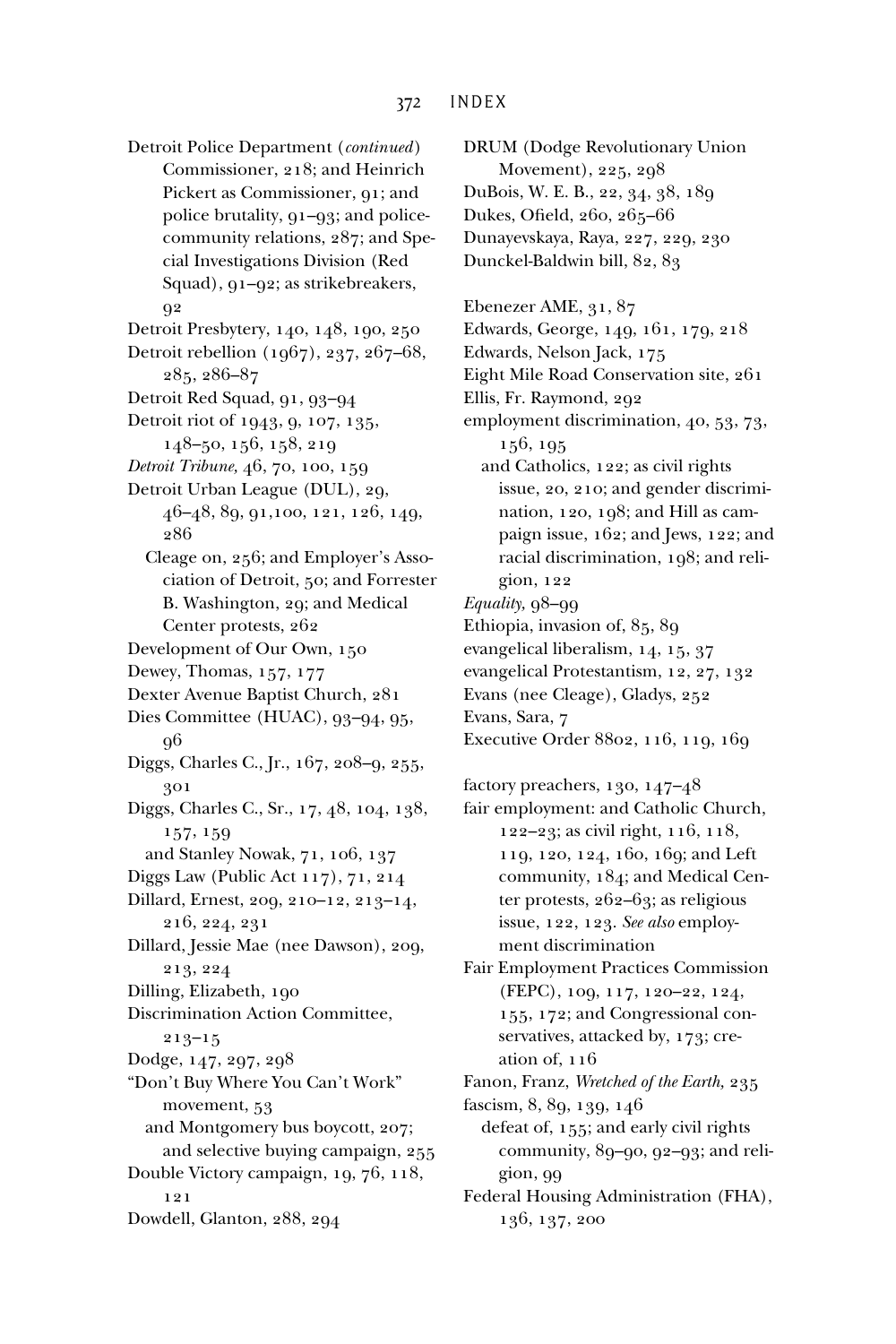Federation for Self-Determination, 294–95, 303 Fellowship of All Peoples (San Francisco), 244–45, 246, 248 Fellowship of Urban Renewal Churches, 203, 261–63 Fenelon-Seven Mile Road Development Association, 137, 139 Fine, Sidney, 264, 267–68 "Fire and Cloud" (Richard Wright), 25–27 Fisk, Alfred G., 245, 246 Fitzgerald, Frank, 151, 158 Ford, Henry, 70, 96 and anti-Semitism, 99, 131; and Ford Service Department, 67; and Gerald Smith, 131; and racial paternalism, 99; and Republican Party, 10; and Robert Bradby, 64 Ford Hunger March ("Ford Massacre"), 58, 66 Ford Motor Company, 42, 50, 69, 90, 96, 99, 108, 114, 123, 133 and alliance with Black ministers, 5, 6, 64–68, 131, 249; and Black workers, 6, 64, 119; and Ford Hunger March, 58–59; and National Labor Relation Board citations, 103; and 1941 strike, 2, 76, 104–6; and Robert Bradby, 64. *See also* River Rouge plant Ford Service Department, 67, 103, 104 Foreman, James, 11, 295, 296 Fosdick, Harry Emerson, 8, 14, 99, 141–42 Fourteenth Avenue Methodist Church, 283 Fram, Rabbi Leon, 94, 179 Franklin, Rev. C. L., 204, 305 and Black nationalism, opposition to, 273; and DCHR, 269, 272–73; and New Bethel, pastor of, 204, 269, 300; and Walk to Freedom march, 269–71 Frankensteen, Richard, 97–98, 161–66, 174 Freedom Now Party (FNP), 21, 23, 225, 268, 272, 304

and Black churches, 281; and Black nationalism, 282; and Cleage, 23, 276–78; and Democratic Party, 279; and elections of 1964, 276–77; and liberal-labor coalition, 279–81; and SWP, 23, 276, 279, 281 Freedom Rides, 208, 218, 233 Freeman, Lorenzo ("Rennie"), 292–93, 284–85, 294–95 Friedlander, Peter, 128 fundamentalism, 9, 131, 134, 140, 141–43, 146 fundamentalist preachers, in Detroit, 17 and racial violence, suspicion of, 139 Gabin, Nancy, 124 Gaines, Carlton, 100, 111 Gaines, Kevin, 34 Gandhi, Mahatma, 118, 208, 245 Ganley, Nat, 78, 94, 109 Garvey, Marcus, 47–48, 51, 85, 197 Garveyism, 21, 49, 238–39, 290 General Motors, 81, 99, 100, 133 Georgakas, Dan, 11, 21, 220–21, 231 German Protestant Home (Detroit), 28–29, 36 GOAL (Group on Advanced Leadership), 273, 276, 286 and Black nationalism, 268; and Cleage, 21, 260; and Cynthia Scott protests, 267; and FNP, 272, 276; and Milton Henry, 21, 257, 259; and Richard Henry, 21, 257, 259; and second civil rights community, 21, 263; and Sherrill School protests, 257–59; and UHURU, 265; and urban renewal, 260–63, 284; and women, 225; and young radicals, 263–64 "Goodbye Christ" (Langston Hughes), 165–66, 291 Good Citizenship League (GCL),  $46-47, 48, 50, 67$ Goodman, Crockett, Eden and Robb, 259

Goodman, Ernest, 72, 83, 93, 169, 185, 189, 214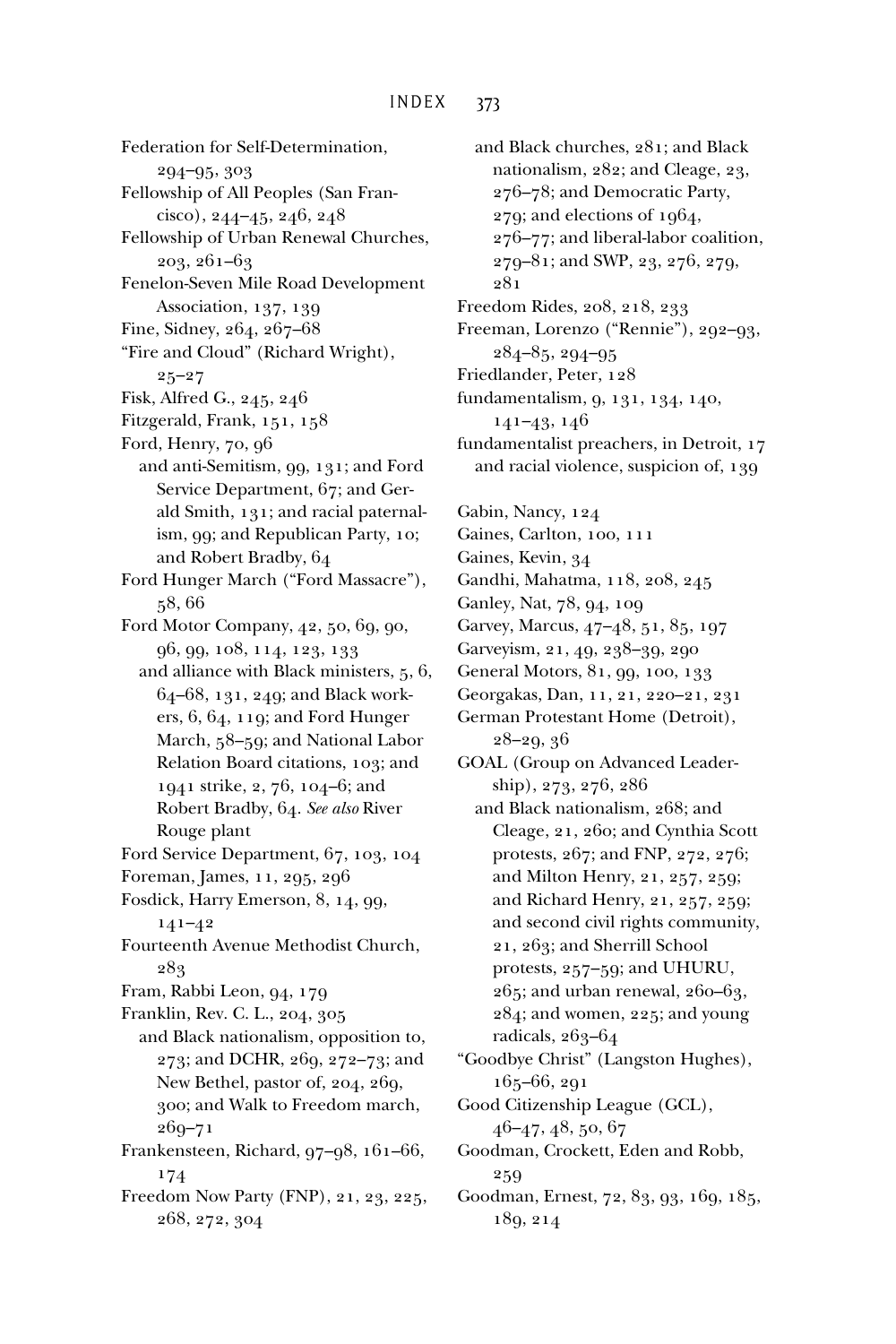Gordon, Nadine, 194 Gordy, Berry, 200 Gormon, Josephine, 58 Gosse, Van, 232 Grass Roots Leadership Conference, 273–74, 282 Great Depression, 127, 134, 173, 195, 215 and Black organizations, effects on, 50–51; and community building, 240; and working class activism, 61 Greater Detroit Homeowners Association, 278 Greater Detroit Negro Labor Council, 192, 194. *See also* National Negro Labor Council Great Migration, 38, 39–40 Gregory, James, 128–29 Grigsby, Snow F., 54–55, 79, 157, 209 and Civic Rights Committee, 52, 67, 79, 86–87, 24,157, 240; Common Council campaign of, 282; and Detroit NNC, 17, 86–87; and Dunbar Hospital, criticism of, 240; and religion, 52–53; and St. John's United Presbyterian, 53, 87 Hamlin, Mike, 220, 225, 226, 231, 234, 296, 297–98 Hardin, Walter, 56, 90, 125 Harding, Vincent, 293 Harrington, Norvell, 294–95 Harrison, Alvin, 294 Harrison, Ronald, Black Jesus depictions of, 291–92 Hartford Avenue Baptist Church, 1, 8, 15, 16, 22, 35, 36, 126, 140, 141, 190–91 and Charles G. Adams as pastor, 36, 66–67, 142, 301–2; Claude Williams' reordination at, 141, 190; Cleage at, 242; and contemporary struggle, 301–2; and cooperative economics, 42; early history of, 41–44; growth of, 160–61; and Hill, loyalty of members to, 180, 188; as "Red church," 180; and Second Baptist, 69. *See also* Charles A. Hill

Hartford Memorial Baptist Church. *See* Hartford Avenue Baptist Church Hastings Street, 30, 59, 149, 201–2 Hatcher, Lillian, 123–24 hate strikes, 135, 147–48 Haywood, Harry, 76, 77–78 Henderson, Erma, 191, 192, 194 Henry, Milton (Brother Gaidi Obadele), 251, 285 and Cynthia Scott, 267–68; and FNP, 276; and GOAL, 21, 263–64; and *Illustrated News,* 252; and LRBW, 299; and Republic of New Africa, 234, 274, 296, 300–301; and Sherrill School protests, 257–59 Henry, Richard (Brother Imari Obadele), 234, 251, 285 and bias textbooks, protest of, 259; and Cynthia Scott, 267–68; and GOAL, 21, 259, 263–64; and *Illustrated News,* 252, 257; and LRBW, 299; and Republic of New Africa, 234, 274, 296, 300–301; and Sherrill School protests, 257–59 Herron, Jerry, *AfterCulture: Detroit and the Humiliation of History,* 305 Higginbotham, Evelyn Brooks, 23–24 Highlander Folk School, 207–8 Hill, Rev. Charles A., 1, 2, 5, 17, 27, 96, 106, 110, 152, 205, 217 and anticommunism, 19, 22; on Black church, role of, 88; and Black nationalism, opposition to, 47, 49, 197, 279–80; Black power, opposition to, 22, 296; and Black women, 123–24, 193; and Bradby, 66–67, 69; and Catholicism, 28, 36; Charles G. Adams on, 36, 142; and children, 41–42; and children, harassment of, 189; and Citizens Committee for Jobs in War Industry, 121–22, 160; and Civic Rights Committee, 54; and civil rights community, 15, 125, 250; and civil rights movement, 19; and Claude C. Williams, 9, 142, 165, 190; and Cleage, 13, 19, 22, 23–24, 204,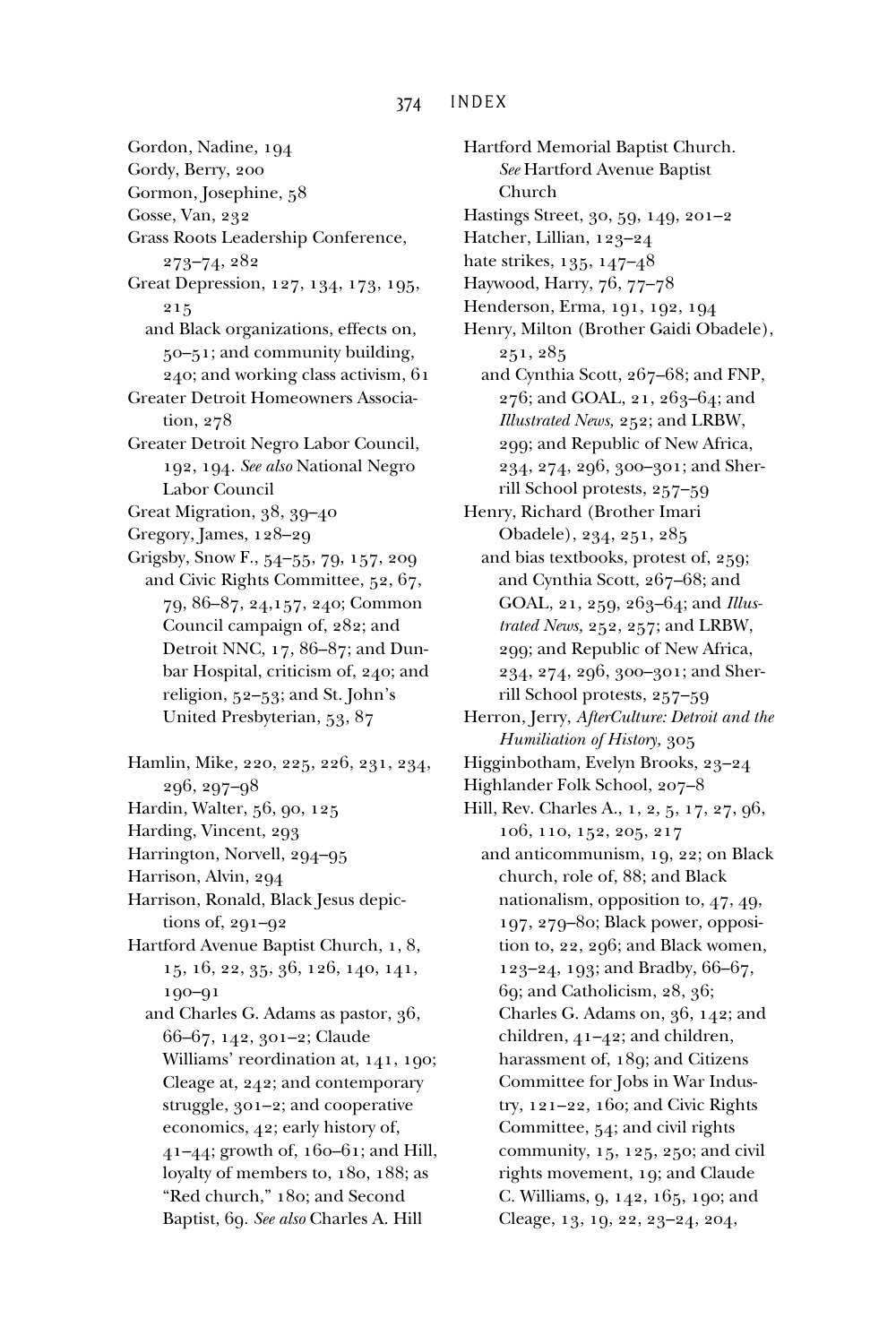242, 243, 244, 250, 296; Coleman Young on, 27, 167; and Common Council campaigns (inclusive), 154, 157, 158–66, 167–69, 177–78, 180, 185, 199, 200, 282; and Communist Party, 15–16, 154–55, 162, 168–69; Congressional campaign of, 180; and CRC, 168, 190; and CRF, 112, 115, 163; denounced as communist, 163–65, 167; and Detroit NNC, 88, 114, 115, 163; and FNP, 279–81; and Ford–Black ministers alliance, opposition to, 64, 66–67, 68, 70; and Ford Motor Company, 7, 104, 105, 111, 160; and Gerald Smith, 148, 165–66; and Hartford, 1, 7, 15, 64, 161, 191, 214, 259; HUAC testimony of, 186–87; on Henry Ford, 65; and housing, 19, 160, 167; and Jay Street home, 39, 41; on J. Frank Norris, 131–32; legacy of, 301–2, 305; and Leon Mosely protests, 185; at Lincoln University, 34–35, 37; and Mayor's Committee on Race relations, 150, 159; and MDCFEP, 119, 123, 160; and Moody Bible College, 33, 34; and MOWM, 116; and NAACP, 46; and NAACP presidential campaign (1942), 110–11, 124–25; and NAACP presidency, 166–67; on 1943 riot, 150; and NNLC, 190, 192, 194; and orphanage, 29, 36; and pancakes, 43, 111; and parents, 27–28; and Paul Robeson, 22; and police brutality, 20, 92, 160, 168–69; and political development of, 43, 44, 51, 54, 195; and political factionalism, 111–12; and political theology of, 13, 27, 37, 62, 111; preaching style of, 36; and Progressive Party, 176–80; and school boycotts, 259; and Second Baptist, 31, 32, 39, 64; and social gospel, 15, 243, 246, 250; and Sojourner Truth housing controversy, 136–39, 139, 160; and Stanley Nowak, 8, 72; and state FEPC campaign, 169– 72; and SWP Forum, 231; and UAW left-of-center caucus, 176; and union meetings at Hartford, 69, 70; and vacation home, 43–44, 45–46; and World War II, 118, 195; and YMCA, 37, 46; and Young Communist League, defense of, 163, 208

- Hill for Council Committee, 161
- Hill, Charles A., Jr., 27–28, 42, 43, 111, 189
- Hill, Edward, 27, 28, 44
- Hill, Herbert, 215
- Hill, Lantz, 42, 189
- Hill, Mary Lantz, 27, 28, 29, 30–31, 33, 44, 50
- Hill, Roberta, 189
- Hill (Underwood), Georgia Roberta, 42, 43–44, 111
- Hitler, Adolph, 104, 139
- Hitler-Stalin Pact (1939), 76, 92, 112
- Hood, Rev. Nicholas, Sr.: and Cleage, 205, 263; Common Council campaign (1964) of, 203; Common Council, election to, 199, 203, 263, 278, 282; and DCCR, 205; and Fellowship of Urban Renewal Churches, 261–63; and Hill, 199, 205; and Horace White, 199, 202, 205; legacy of, 302; and liberallabor coalition, 205, 210, 263; and Plymouth Congregational, 199, 202; and SCLC, 3; and urban renewal, 202–3, 210
- Hood, Rev. Nicholas, Jr., 302
- Hood, Williams, 188, 192
- Horton, Miles, 142
- House, Gloria, 235
- Housewives League, 51, 52, 53, 61, 73
	- and Black business, 52; and Fannie Peck, 51; and women's activism, 226. *See also* Booker T. Washington Trade Association
- Housewives' League against the High Cost of Living, 74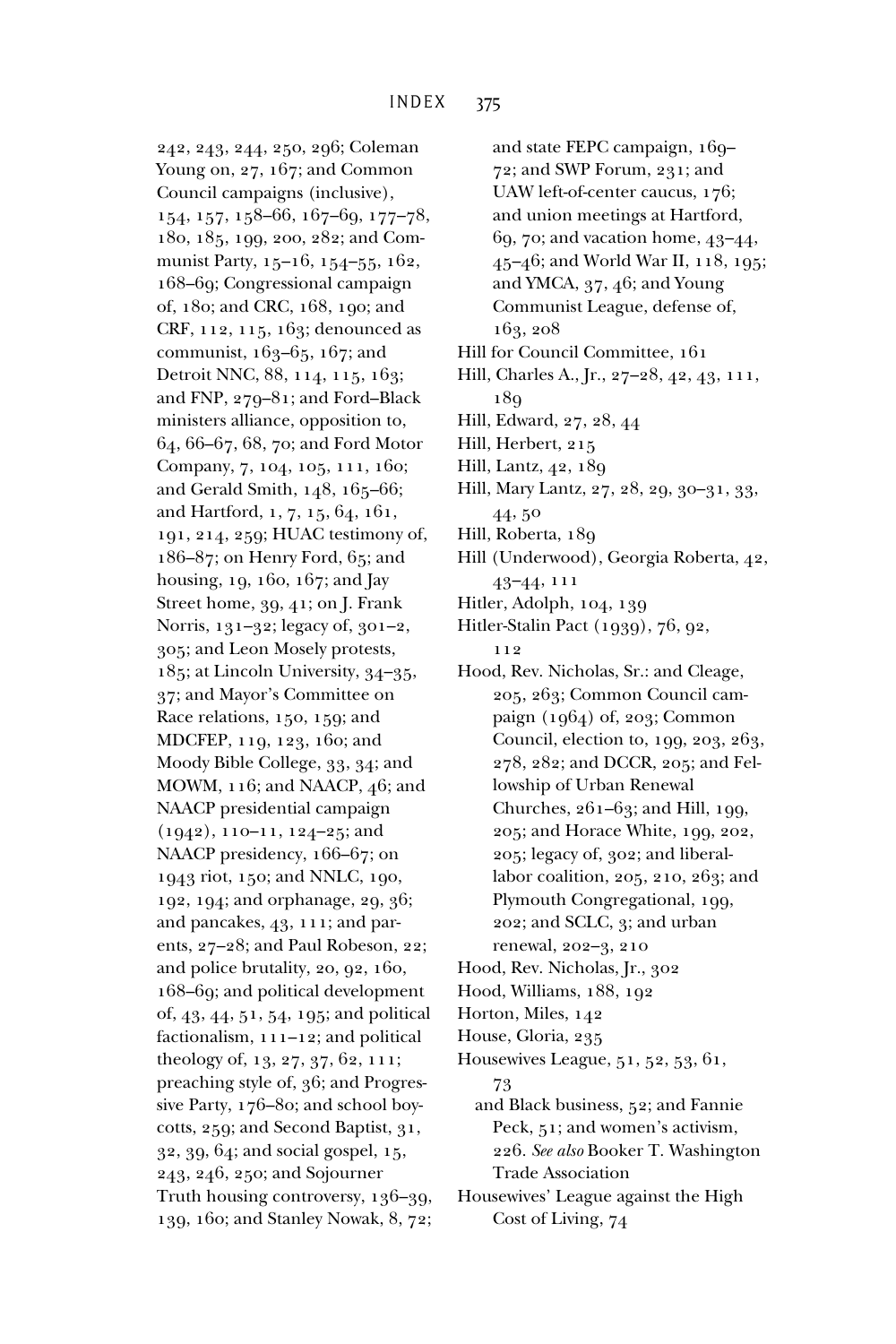housing, 40, 118–19, 125, 135, 287 and Black home ownership, 219; as civil rights issue, 19, 210; and discrimination, 156, 200; as Hill campaign issue, 160, 162; and Left community, 184; and municipal elections, 164, 167; and open-occupancy laws, 164; and shortages, 136, 164; and suburbanization, 199. *See also* open occupancy HUAC, 93–94, 186–89, 210, 300 Hughes, Langston, 165–66, 291 *Illustrated News,* 252, 254–55, 256, 260, 297 industrial unionism, 15, 72, 75, 77, 90, 101, 109, 127, 128, 240 and Christianity, 17; and Coughlin, 96–97; in the South, 206 Inner-City Organizing Committee (ICOC), 21, 255, 292–93, 294, 299, 300 *Inner City Voice,* 10, 297–98 Interdenominational Ministerial Alliance, 217, 282 International Black Appeal, 295, 300 International Labor Defense (ILD), 60, 83, 94, 149, 175 and James Victory, 77; and merger into CRC, 155; and police brutality, 91–92 International Workers Order, 89, 104 interracial marriage, 28, 45, 94–95 Interreligious Foundation for Community Organization (IFCO), 21, 292–93 James, C. L. R., 76–77, 227–29, 230 Jaramogi Abebe Ageyman. *See* Albert B. Cleage, Jr. Jeffries, Edward, Sr., 77, 158 Jeffries, Edward J., 108, 150–51, 158, 159 and FEPC day, 171; and mayoral campaign (1945), 163–64; and urban renewal plans, 200; and UAW, opposition to, 161 Jesus Christ, 37, 63, 134, 290

as Black in artistic representations, 290–92; as "Black Man of Sorrow," 290; as Black Messiah, 238, 247, 288–90; as Black revolutionary, 20, 237, 289; Cleage on, 246, 289–92; Howard Thurman on, 246–47; and Marx paired with, 87, 140; and Moses, conflated with, 247; as revolutionary, 9, 142–43; and UAW, 100; as worker, 17 Jewish Community Council, 16, 89, 113, 122, 131, 138 and Detroit FEPC, 194; and liberallabor coalition, 210; and state FEPC campaign, 172 Jewish Labor Council, 192, 216 Jewish radicals, 16, 89, 214 Jewish synagogues: and *Black Manifesto,* 295, 296; and IFCO, 292 Jews, 12, 96, 108, 132, 138, 170 and relationship with Blacks, 89, 96, 201–2; and relationship with Poles, 89 Johnson, Arthur, 214, 216, 261, 270, 271 Johnson, Charleen, 10, 222 Johnson, Charles "Mao," 235 Johnson, Charles S., 242, 243 Johnson, William, *Jesus and Three Marys* and *Lamentations,* 291 Jones, Jacqueline, 123 Keith, Damon, 260 Kemp, Gwendolyn, 266, 267, 282 Kester, Howard, 142 Killens, John O., 255 Kilpatrick, Carolyn Cheek, 305 Kilpatrick, Kwame, 305 King, Joyce, 141, 143 King, Martin Luther, Jr., 15, 218, 233 and "Beloved community," 296; Cleage's critique of, 244; and C. L.

Franklin, 269; C. L. R. James on, 229; and economic justice, 207; and Malcolm X, 231; and Robert F. Williams, 232; and Walk to Freedom march, 271

King, Richard H., 2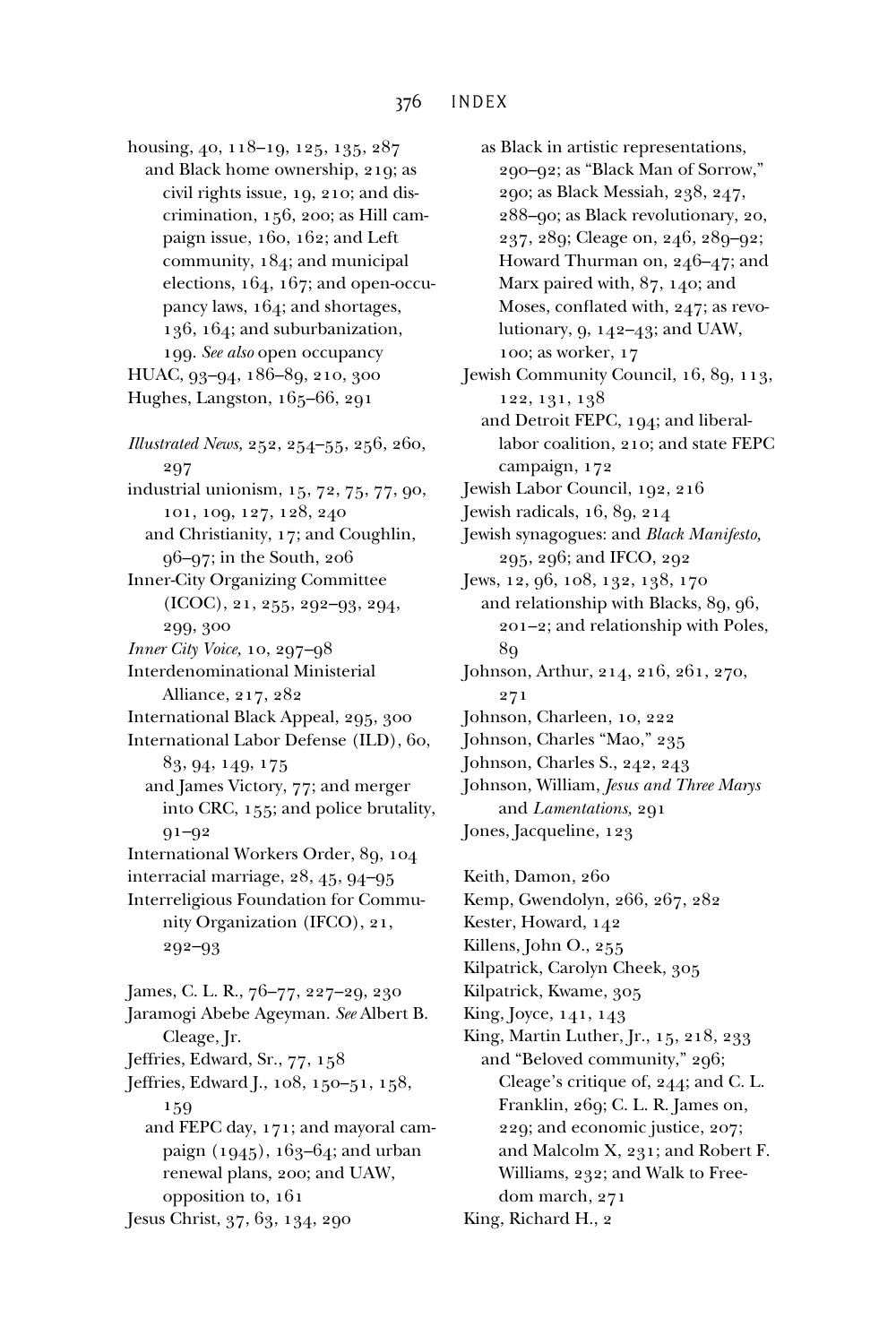King Solomon Baptist Church, 185, 270, 274 Kirk, Paul, 56, 79, 87, 101 Klu Klux Klan (KKK), 90, 92, 96, 131, 139, 148, 149, 151 and Charles Bowles, 158, 240; and Christianity, 95; and Viola Liuzzo, death of, 218. *See also* Black Legion Knox, Rev. Owen, 16, 83, 87, 88, 93, 96 Korean War, 186, 191, 197 Korstad, Robert, 19 Kramer, Marian, 225

- labor baiting: and Jeffries mayoral campaign, 158, 159; in municipal elections, 162
- labor–civil rights community. *See* civil rights community in Detroit
- Labor-Management Relations Act of 1947. *See* Taft-Hartley Act
- LaFollette, Robert M., Jr., 93
- Lasch, Christopher, 12
- later civil rights community in Detroit. S*ee* second civil rights community in Detroit
- Lawrence, Jacob, *Catholic New Orleans,* 290–91
- League of Revolutionary Black Workers (LRBW), 10, 23, 225, 264, 298–99
- League of Struggle for Negro Rights (LSNR), 56, 61, 77
- Left, the, 9, 13, 16, 43, 61, 106, 114, 116, 236, 282
	- and antipoverty activism, 282; and Black left, 288; and CP, 15–16, 110; and "Fordism is Fascism," campaign, 103; and Hill, 27; and industrial democracy, 82; and James Victory, 78; and Local 600, 193; and NAACP Civil Rights Mobilization, 180–82; and New Deal coalition, 154; and 1960s, 221; and non-CP traditions, 231; and police brutality, 155; and postwar repression, 155, 173; and religion, 17; and rights, perspective on, 79–80; and Scottsboro boys, 60; and self-defense, 185–86; and Taft-Hartley Act, 175;

and whites, 22. *See also* New Left Lemann, Nicholas, 203–4 Lemke, William, 98, 134 Lenin, 140, 143, 228 liberal anticommunism, 23, 154, 156,178–79, 180, 220 liberal-labor coalition, Detroit, 3, 205, 207, 220, 223, 266 and antimillage campaign, opposition to, 259–60 and Black–union alliance, 210; and civil rights movement, 156; Cleage, criticisms of, 252, 255; and critics of, 219–20; and FNP, 279–81; and Henry Wallace, campaign against, 180; and 1967 rebellion, 287; optimism of, 218; and second civil rights community, distinguished from, 263; and UHURU, 264; and urban renewal, 210, 260, 284 liberation theology, 20, 132, 293–94 Lichtenstein, Nelson, 19 Lightfoot, Claude, 190 Lincoln, Abbey, *Straight Ahead,* 254 Lincoln University (Chester, PA), 34–37, 45, 68 Long, Huey, 8–9, 134 Lord, Levi F., 47 loyalty oaths, 155, 168 Lucy Thurman. *See* Young Women's Christian Association, Lucy Thurman branch Luthuli, Albert, depicted as Black Christ, 291–92 Lynn, Conrad, 23, 233, 272

Maciosek, Leo, 91, 94 Madhubuti, Haki (Don L. Lee), 255 Maki, Eleanor, 7, 11, 83-84, 186, 211, 266 Malcolm X, 272, 275, 303 and influence on young radicals, 11; and Martin L. King, 231; "Message to the Grass Roots," 273–74; and SWP, 23, 233 March on Washington (1963), 244,

<sup>271, 272</sup>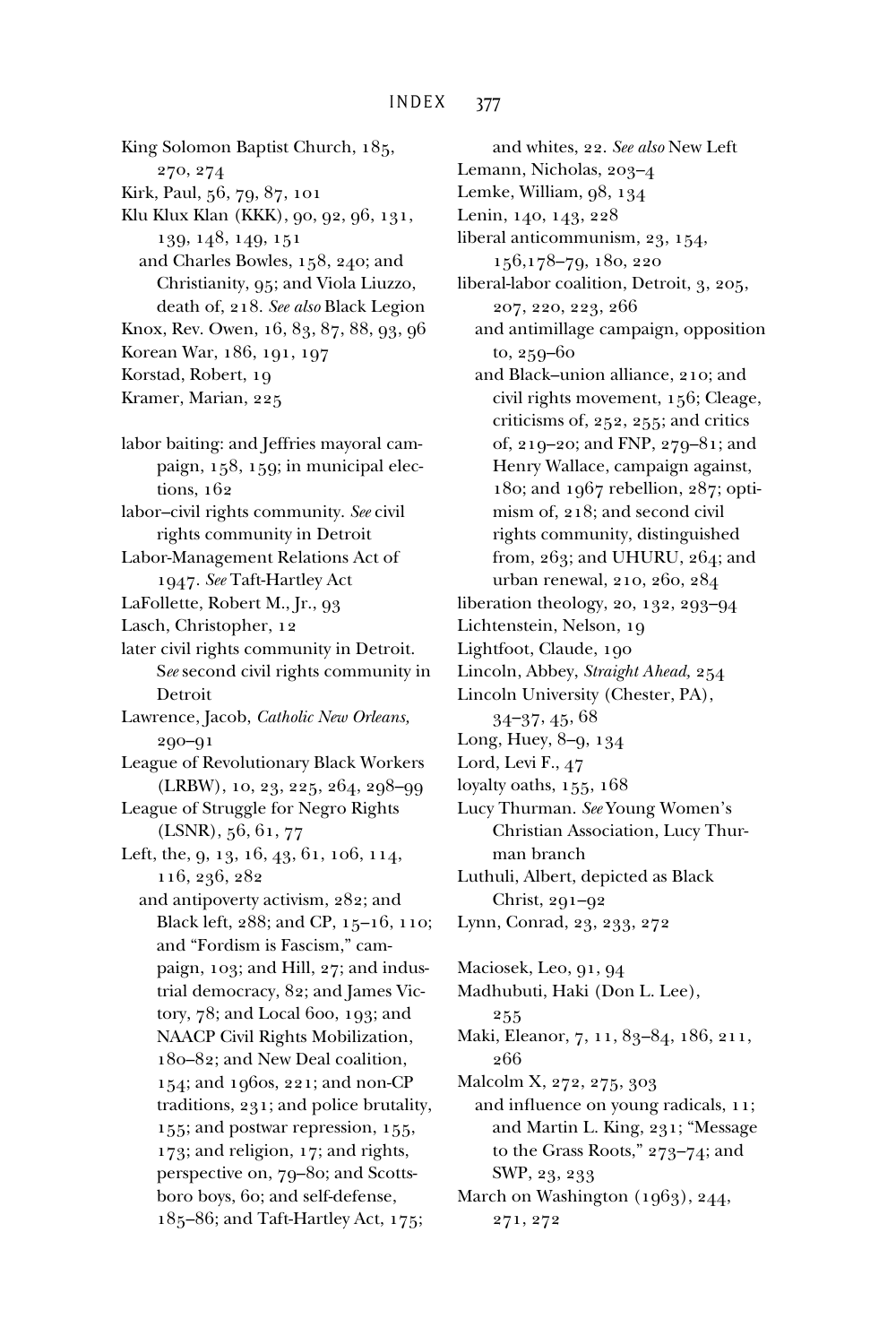March on Washington Movement (MOWM): and A. Philip Randolph, 76, 115, 118, 121, 227, 244, 275; and Bayard Rustin, 208; and Detroit, 116 Marshall, Donald J., 67, 68, 105 Martel, Frank X., 77, 83 Martin, Barbara (nee Cleage), 238 Martin, Homer, 101, 105 Martin, Louis, 70, 72, 118, 138, 139, 151 on Black political representation, 156; on Cleage family, 238; and drive to organize Ford, 104; and MOWM, 115; and two American traditions, 107–8, 146 Marx, Karl, 17, 87, 140, 230 Marxism, 14, 17, 27, 297 Mason, Hodges, 17, 84, 100, 103 Masons, 46, 171 Mayor's Committee on Race Relations, 91, 159, 172, 194 Mayor's Interracial Committee. *See* Mayor's Committee on Race Relations Mazey, Emil, 92 McCarthyism, 184, 188, 197, 230 McClendon, James J., 110–11, 124–25, 158, 179 McFarland, Edward W., 120 McGuire, Bishop George A.: and AOC, 49; on Black Madonna and Christ, 290 McKie, Bill, 79, 103, 105 McPhaul, Arthur: and CFPCR, 84; and CRC, 183–84, 186; and Detroit NNC, 84, 183; and HUAC hearings, 186, 188; imprisonment of, 188; and Local 600, 109, 175 Meany, George, 216 Meier, August, and Elliott Rudwick, 106, 125 Medical Center, 261–63, 284 Messiah Evangelical Church, 16, 82 Methodist Federation for Social Action, 27, 63, 87, 144 Methodists, and IFCO, 293

Fair Employment Practices (MDCFEP), 108, 119–21, 122, 123 *Michigan Chronicle,* 41, 107, 110, 251, 278 and Cleage, 250, 260, 294; and Double V, 118; on Hill, White, and Dade, 1, 2, 3; and Hill Common Council campaign (1945), 159–60, 163; and Louis Martin as editor of, 70, 156, 238; and Ofield Dukes, 265–66 Michigan Civil Rights Congress. *See* Civil Rights Congress, Michigan Chapter Michigan Committee on Civil Rights (MCCR), 185, 194 Michigan Council for Fair Employment Legislation, 172, 174 Michigan Division of the Communist Party (MDCP). *See* Communist Party, Michigan Division Michigan Fair Employment Act of 1955, 198 Michigan Manufacturers Association, 169, 172 Michigan State FEPC bill, 122, 155, 169–72, 194, 278 Mikuliak, Harry, 91, 94 Miles, Rev. John: and Claude Williams, 9, 140, 147; and CP, 16; and Detroit Council of Applied Religion, 159; and Detroit NNC, 16; and Ford strike, 104; and Hill, 159 Miriani, Louis C., 203, 216 Muhammad, Elijah (born Elijah Poole), 48 Montgomery bus boycott, 205–6, 207, 218 Mooney, Edward (Archbishop), 98 Moore, David, 58, 59, 109, 175, 188, 214 Morris, Aldon, 2 Morrow, David, on grandfather and orphanage, 29 Morrow, Bermecia McCoy (Hill), 28, 29, 42 Mosely, Leon, 184–85 Motown Records, 126, 200, 219

Metropolitan Detroit Committee on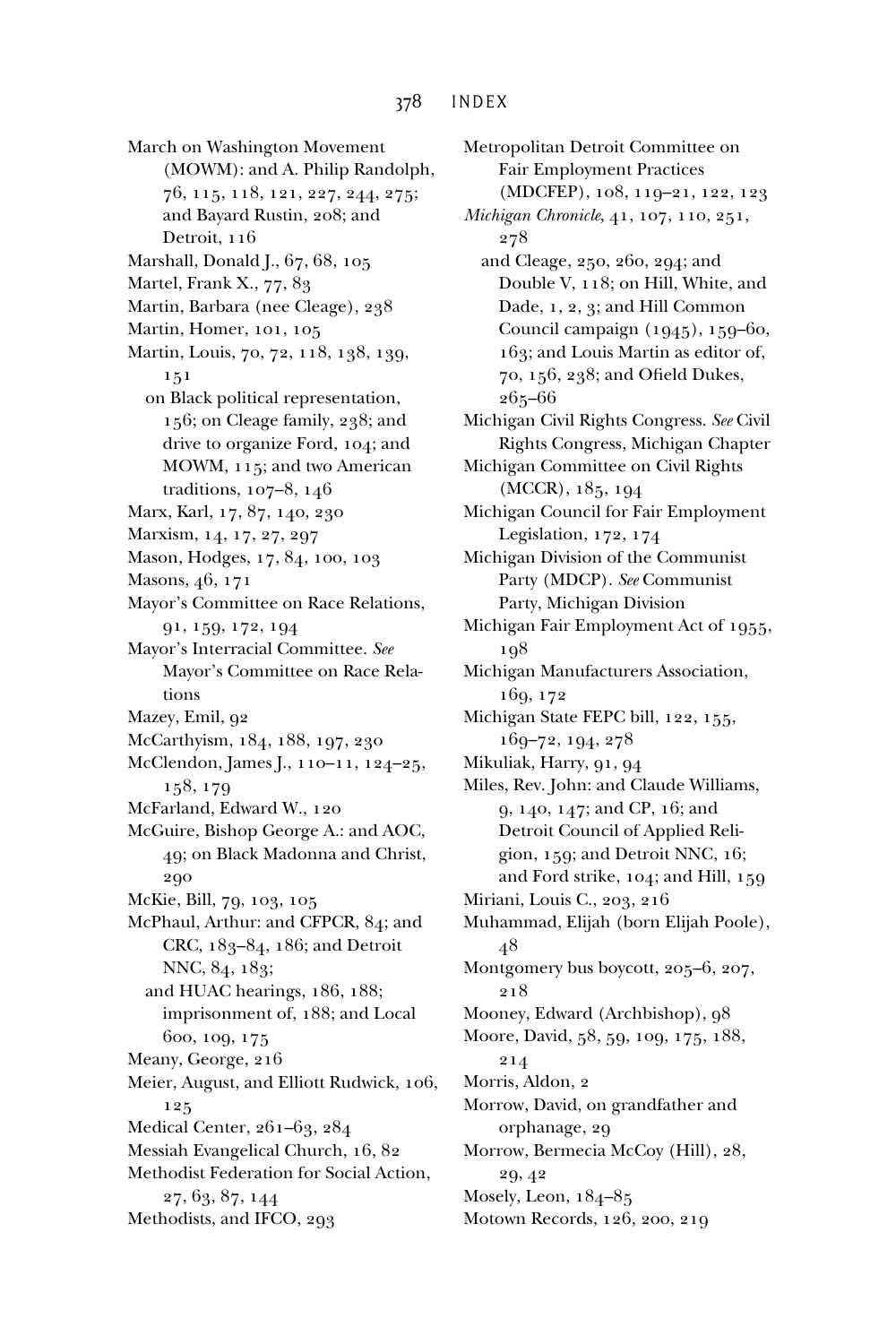*Muhammad Speaks,* 234

Murphy, Frank, 48, 58, 59, 81, 96, 217 Muslims, 49. *See also* Nation of Islam

NAACP, 1, 3, 16, 50, 59, 113 and anticommunism, 154; and CIO, 100; and Civil Rights Mobilization (1949), 180–82; and CP, 56, 60; 1937 convention of, 101; and Progressive Party, attacks on, 178–79; and Roy Wilkins, 101, 181–82; and UAW, 110; and UAW–NAACP rally (1943), 124

- NAACP, Detroit branch, 45, 46, 48, 50, 53, 54, 89, 112, 121, 138, 149, 215, 286
	- and Black unionists, 211; and branch presidential election (1942), 110–11; and Cleage, 256, 263, 270; and C. L. Franklin, 270, 271; and Detroit Council of Organizations, 294; and Detroit DCHR, 270; Detroit FEPC, 194; and Detroit NNC, 115; and Gloster Current, 158, 242; Henry Ford, 100; and Hill for Council Committee, 162; and ILD, 91–92; and James McClendon, 124–25; and labor, 167; and Legal Redress Committee, 70; and liberal-labor coalition, 210, 220, 223; and membership, decline in, 211; and open-occupancy protests, 265; and police brutality, 91–92; and restrictive covenant cases, 167; and Scottsboro boys, 60; and Sherrill School lawsuit, 259; and UAW, 100; and urban renewal, 260; and Walk to Freedom march, 270–71
- NAACP Labor Committee, 125, 211, 215
- Naison, Mark, 76
- National Black Economic Development Conference, 23, 296
- National Committee of Black Churchmen, 293–94
- National Conference for the Protection of Civil Liberties, 103, 112

National Federation of Constitutional Liberties, 88, 155 National Labor relations Act. *See* Wagner Act National Labor Relations Board, 105, 116, 174 National Lawyers Guild (NLG), 73, 83, 149, 175 National Negro Congress (NNC), 114, 275 founding of, 84–85; and LSNR, 56–57; merger into CRC, 155; and Michigan Sponsoring Committee of, 87; and religious tensions, 86 National Negro Congress, Detroit branch of, 16–17, 79, 81, 101, 103, 110, 121, 149 and Arthur McPhaul, 84; and Black Legion, 90–91; and CFPCR, 90; and civil rights community, 19; and Ford strike, 104, 105–6, 114–15; and Hill, 16, 87, 114, 115, 162; and NAACP, tensions with, 85; and "Plan for Victory and Peace" conference, 154; and police brutality, 92; and religion, 86–87 Nation of Islam, 12, 48, 130, 230, 232, 254

Black Christ and the Prophets of Allah, 290; Herb Boyd on, 234; and Malcolm X, 273, 290; and Temple #1 (Detroit), 21, 197, 272

National Negro Labor Council (NNLC), 191–95, 211

and AFL-CIO, 206; and Hill, 22, 190, 192, 194; and gender analysis, 226; and generation gap, 204; women activists in, 226

National Religion and Labor Foundation, 144

Nat Turner Clubs, 59

Negro American Labor Council (NALC), 211, 216

Negro Convention Movement, 84–85, 86

- neo-orthodox theology, 20, 243
- New Bethel Baptist Church, 204, 269, 300–301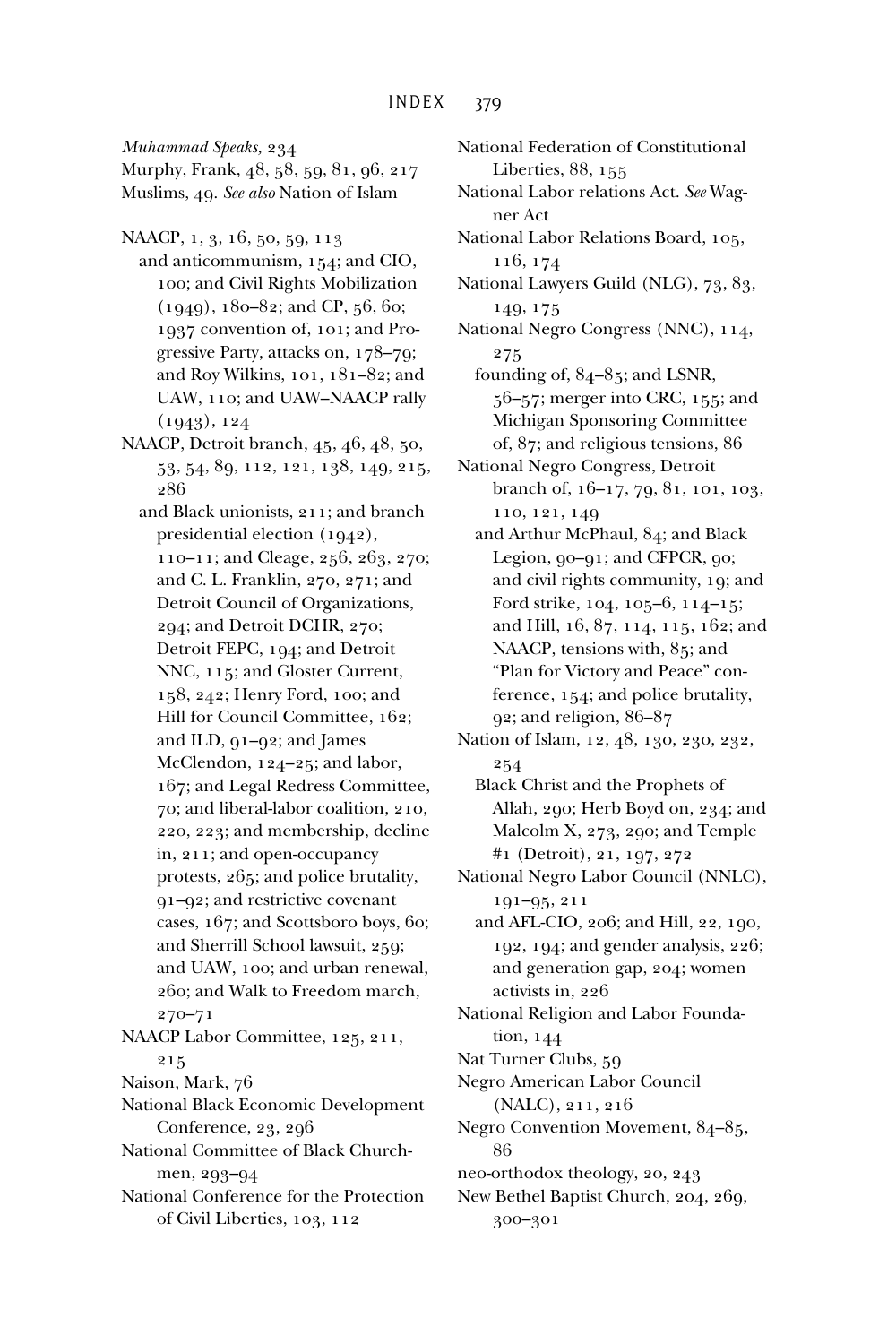New Calvary Baptist Church, 270 "New Crowd" activism, 68, 106 New Deal, 70, 74–75, 134, 176 New Detroit Committee, 294–95, 303 New Left, 175, 189, 225, 230, 232 Niebuhr, H. Richard, 202 Niebuhr, Reinhold, 118, 202 and Claude Williams, 143, 144; and Cleage, influence on, 20,  $243-44$ ; in Detroit, 6, 117 Northern Christian Leadership Conference, 272–73 Norris, Rev. J. Frank, 95, 108, 131, 134, 137, 140, 149 Northwestern High School, 65, 83, 241, 251, 256 Nowak, Margaret Collingwood, 7–8, 71, 104, 139 Nowak, Stanley, 106, 139, 168, 169 background of, 71–72; and Claude Williams, 9; and Dies Committee, 94; and Diggs, Sr., 71–72, 137, 167; and Henry Wallace, 155, 180; and Hill, 8, 72, 178; and HUAC, 188; and Margaret Collingwood Nowak, 71, 104; and 1941 Ford strike, 8; and Progressive Party, 178 Nowell, William, 56, 87, 94 Oberlin College, seminary at, 51, 70, 242, 243 O'Brien, Patrick, 83, 94 open occupancy, 265, 278. *See also* housing Organization of Black Power, 300 Ossian Sweet case (1926), 45, 78 Packard Motor Company, 147–48 Pan African Orthodox Christian Church (PAOCC), 10, 304, 305 Paradise Valley, 30, 39, 128, 148 and nightclubs, 125–26, 242; and urban renewal, 200–201, 202. *See also* Black Bottom, and urban renewal Parks, Rosa, and Detroit, 206, 208, 267 Paskal, Dolores, and Detroit CORE, 214 Paskal, Oscar, and Detroit CORE, 214

Patrick, William T. Jr., 199, 217, 219, 223, 225, 278 Patrick, William T. Sr., 33, 45 Patterson, William, 60, 181-83 Paul, Saint (apostle): aversion to, 247; Cleage on,  $247$ ; theology of,  $9, 143$ Peck, Fannie, 51 Peck, Rev. William, 51, 87, 88, 111 Pentecostal Universal Triumph, the Dominion of God, Inc., 269 Peoples Institute of Applied Religion (PIAR), 9, 108, 144–47 Peoples' League of Hamtramck, 74, 89, 104 Perryman, Ella Mae, 276 Pettiford, Alonzo, 48 Pickert, Heinrich (Police Commissioner), 77, 91–92, 93 Pickett, James, 76 Plymouth Congregational Church (UCC), 1, 100 and Cleage, 22, 241, 244; and contemporary struggles, 302; and Horace White, 22, 158, 202, 241; and housing ministry, 203, 302; and Nicholas Hood, 199, 202; and urban renewal, 262 plunking, 255–56, 304 Poindexter, Thomas, 278, 282 Poles, 122, 130 and Blacks, 71, 89, 106, 136–37 police brutality, 156, 255 as civil rights issue, 20, 91–92, 95, 210; and Cynthia Scott, 267–68; and Hill's political campaigns, issue in, 160, 162; and the Left, 155, 184; and Leon Mosely, 184–85; and UHURU, 266–67 Pope, Liston, 6, 144, 202 Pope Pious XII, 122 Popular Front, 19, 21, 75–76, 114, 162, 180 Porter, J. H., 46, 47 Posa, Peggy, 223 Powell, Adam Clayton, Jr., 157, 182, 192, 235 Presbyterian Church, National Council of, 190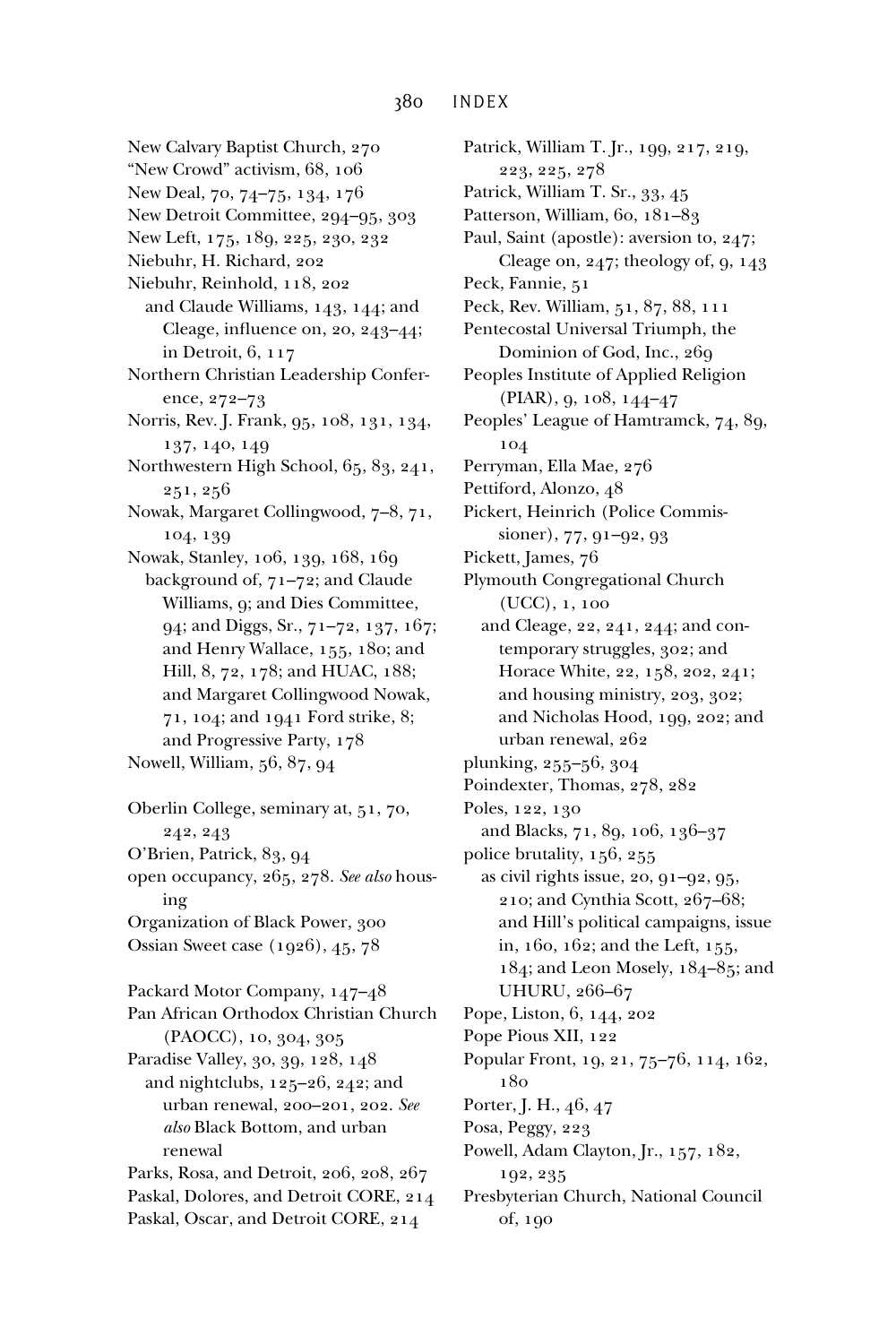- Progressive Party, 83, 154, 176–80, 181
- Progressive Party, Michigan Chapter, 176, 178, 191
- Prophet Jones ( James Jones), 269
- Protestant liberalism, 14. *See also* evangelical liberalism
- Protestantism, 129, 134
- Protestants, 6, 108, 170, 293
- race baiting, 132, 158, 159, 162. *See also* racism
- racial uplift, 34, 36–37, 44, 62
- racial violence, 38, 39, 107, 139
- racism, 68, 72, 78, 108, 113, 156
	- and Black Legion, 90–91, 92; and *Black Manifesto,* 295; and Christianity, 49, 53; and Cleage family, 241; Cleage on, 243; and Coughlin, 98, 99; and Detroit Tigers, 168; and fundamentalism, 130, 131; and J. Frank Norris, 132; and labor movement, 195, 196; in municipal elections, 166; northern, 204; and religion, 140, 247; as sin, 37, 53, 146; and suburbanization, 199; and urban renewal, 260
- Randolph, Asa Philip, 116–17, 297 and AFL-CIO, 207; and Brotherhood of Sleeping Car Porters, 207, 208; and Cleage, compared with, 244; and MOWM, 76, 115, 118, 121, 227, 244, 275; and NALC, 211; on New Negro, 38; resignation from NNC, 114, 275
- Raskin, Jack, 89, 139, 159
- background of, 113; and CRF, 16, 120, 138; and CFPCR, 87; and CRC, 182–83; and dry cleaners, 189; on Hill, 111–12; and 1943 riot, 149
- Rauschenbusch, Walter, 13–14, 53
- Ravitz, Mel, 217, 219, 223, 244, 261, 286–87
- Raymond, Phil, 77, 94
- Red baiting, 151, 152. *See also* anticommunism
- religion: and defense of status quo, 12; and discursive power of, 7; and

Henry Wallace, 176–77; and political radicals, ambivalence toward, 11; and political significance of,  $3$ , 4, 23; and postwar revival, 129; prophetic critique, 12, 146; reactionary uses of, 90, 95–99; revolutionary potential of, 229; and social movements, 11–12 Republican Party, 70, 154, 173, 176, 177, 240 Republic of New Africa, 234, 300–301 *Rerum Novarum* (1891), 97 Reuther, Walter: and ADA, 179; and Dies Committee, 9; and UAW, 23, 94, 109, 171, 174, 175, 194; and Walk to Freedom march, 270, 271 Revolution Union Movement, 23, 284, 298. *See also* DRUM Revolutionary Action Movement (RAM), 255, 288 River Rogue plant (Ford), 58, 67, 103, 109, 124, 197, 198 Roach, Max, *We Insist: The Freedom Now Suite,* 254 Robeson, Paul, 22, 190–91, 192 Robinson, Remus, 259, 260 Roosevelt, Franklin D., 74, 76, 116, 149, 169

- and death of, 154; and Executive Order 8802, 169; and Henry Wallace, 176, 177
- Rustin, Bayard, 208
- Ryan, Msgr. John A., and "just wage" theory, 14
- Sacred Heart Seminary, and Black Jesus, 292 "Saint Cynthia." *See* Cynthia Scott Salvatore, Nick, 270, 273 Schrecker, Ellen, 184 Schwartz, Ethel, 214 Scott, Cynthia, 267–68, 278 Scottsboro boys, 60, 61, 79
- Second Baptist, 40, 45, 46, 85, 111, 270
	- and Hartford Baptist, 41–42, 69; and Hill, 31, 32, 39; and Robert Bradby, as pastor of, 39, 63, 85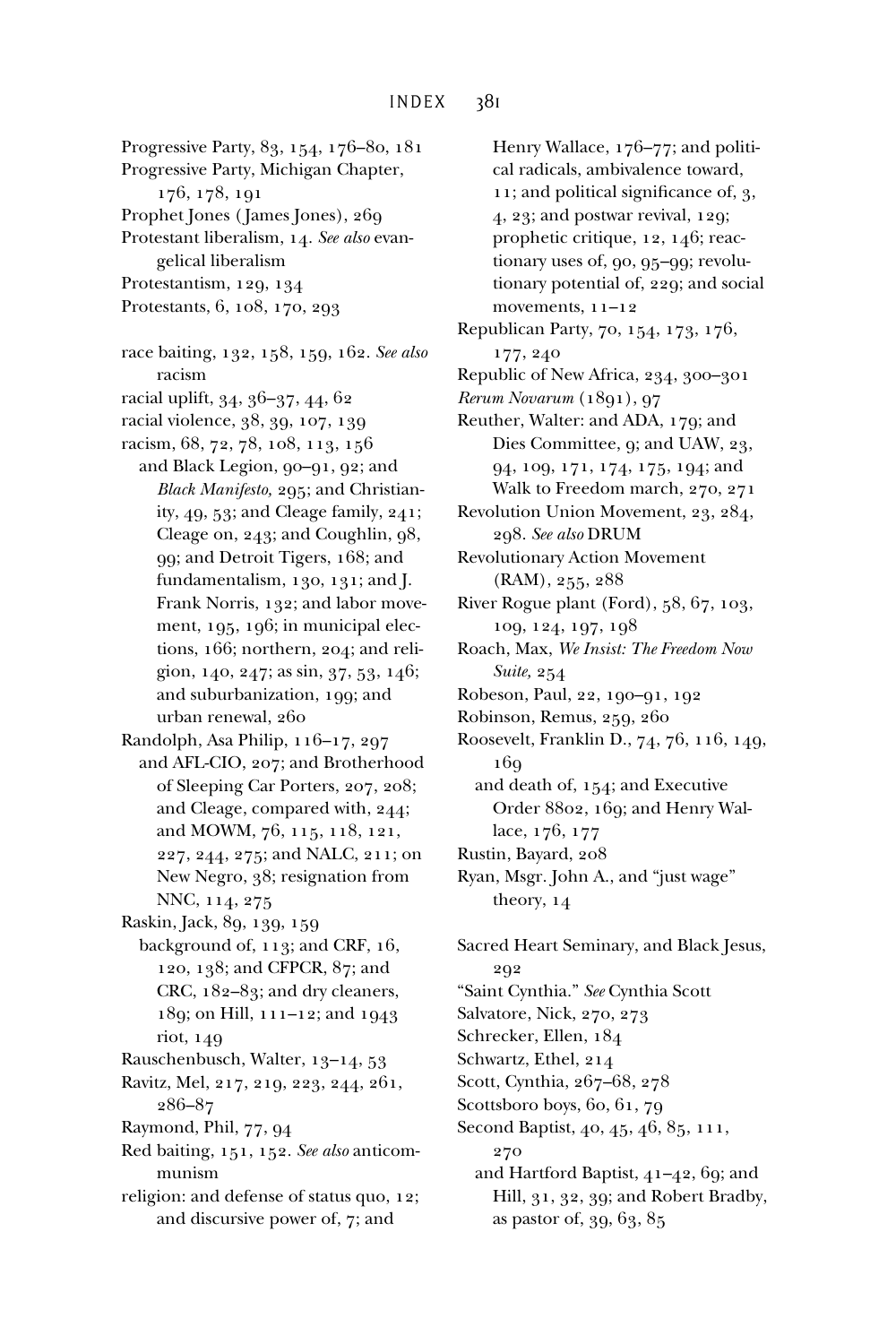second civil rights community in Detroit, 11, 22–23, 204–5 "Self-Determination for Negroes in the Black Belt," 56, 76 Sheffield, Horace, 3, 138, 260, 297 and Cavanagh campaign, 216–17; and Cleage, 212; and CP, opposition to, 211–12; and Local 600, 109; and NAACP, 213; as Reutherite, 175; and TULC, 211; and UHURU, 265; U.S. Civil Rights Commission testimony of, 215 Sherrill School Parents Committee, 257–59, 276 Shore, Anne, 182, 183 Shrine of the Black Madonna (Detroit), 10, 20, 22, 48, 204, 238, 292, 297, 300 Shrines of the Black Madonna, 10, 304, 305 Simmons, Edward, 151, 159 Simmons, LeBron C., 78, 87, 88, 110, 138, 159, 169, 185, 188 Smith Act, 155, 175, 185 Smith, Ernest C., 276 Smith, Gerald L. K., 95, 108, 133, 137, 140, 149 background of, 133–35; and anti-Semitism, 9, 166; and Claude Williams, 148, 190; and Coughlin, 98, 134–35; and Henry Ford, 131; and Hill, 148, 165–66; and Huey Long, 8–9, 134; and race mixing, 9, 135 Smith, Ruth, 47, 49–50 SNCC (Student Nonviolent Coordinating Committee), 11, 225, 235, 297 social gospel, 9, 13, 14, 36, 70, 132, 142, 222, 246 and Cleage, 243–44; and feminism, 15; and Niebuhr, 117; political theology of, 296; redefinition of, 235 Socialist Party, 56, 77, 83, 114, 175 Socialist Workers Party (SWP), 23, 76, 209, 218, 235, 301 and antiwar movement, 299; and Black nationalism, support of, 231,

233; and C. L. R. James, 76, 230; and Labor Forum, 11, 23, 220, 264; and LRBW, 299; and religion, 17; and second civil rights community in Detroit, 21, 220; and TULC, 211, 213; and UHURU, 264; and young radicals, 263 *Social Justice,* 98, 99, 135 Sojourner Truth Housing Controversy, 8, 136–39, 140, 158, 191 Southern Christian Leadership Conference (SCLC), 3, 202, 269 Soviet Union, 75, 92, 114, 169, 175, 179, 227–28, 234 Spanish Civil War, 85, 89, 234 Spottswood, Rev. Stephen, 217 Stalinism, 188, 189, 227–28 St. Cecilia's Roman Catholic Church, and Black Jesus, 292 St. Cyprian's Episcopal Church, 1, 60, 171 and Cleage, 241; and Dade as pastor of, 68, 158, 241, 260 St. John's Presbyterian Church, 240, 241 St. Mark's Congregational Church, 250–52 St. Mark's Community Church, 187 St. Matthew's Episcopal Church, 31–32, 46, 67, 68, 69 storefront churches, 9, 52, 130, 202–3 St. Stephen AME, 126, 171 Sugar, Maurice: and ACLU, 83; and Black Legion, targeted by, 90; and Buck Dinner, 61, 189; and campaign for City Council, 79–80; and campaign for Recorder's Court, 61, 77; and Clarence Darrow, 78–79; and Ford Hunger March, 60, 61; and George Crockett, 72; and Hill, 61, 77; and ILD, 83, 175; and James Victory defense, 77–79, 158; and NLG,  $175$ ; sacrifices of,  $189$ ; on sit-down strikes, 81 Sugrue, Thomas, 8 Surkin, Marvin, 11, 21 "Survey of Religious and Racial Conflict Forces in Detroit," 131, 137, 147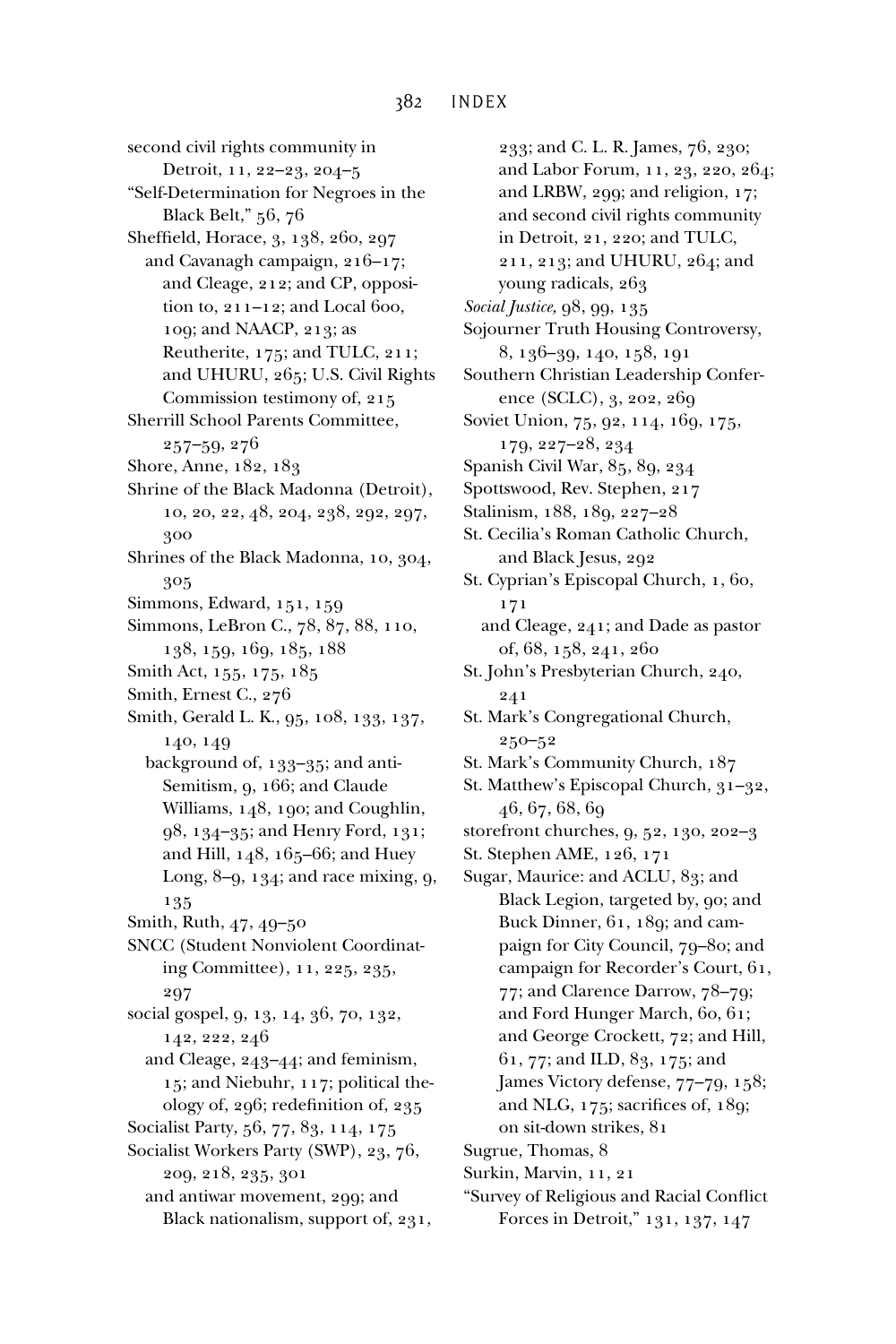Taft-Hartley Act, 155, 174–75

- Tagore, Rabindranath, 245
- Takahashi, Satakata (aka Naka
- Nakance), 150
- Tappes, Shelton, 59, 103, 104, 109, 110, 136, 138, 175
- Taylor, Alva W., 142, 146
- Temple Baptist Church, 131, 132, 133
- Thomas, R. J., 109, 149
- Thompson, E. P., 19
- Thompson, Heather, 299–300
- Thompson, Irene, 74
- Thompson, Mamie, 121
- Thurman, Howard, 245–47
- Thurmond, Strom, 177, 178
- Till, Emmett, 208, 209
- Tinker, Barbara, *When the Fire Reaches Us,* 267
- Total Action against Poverty (TAP), 282
- Toy, Harry, as Police Commissioner, 167–68, 184, 185
- Trade Union Leadership Council (TULC), 3, 218, 271, 276, 282, 297
- and Black nationalism, opposition to, 212; and Black workers, 211; and Cleage, 255; and Detroit Council of Organizations, 294; "5 plus 1" campaign of, 217; and Freedom House, 265; and liberal-labor coalition, 220, 223; and Sherrill School lawsuit, 259; and southern civil rights movement, support of, 218–19; and UAW, 215–16, 255; and UHURU, 265; and urban renewal, 260
- Tripp, Luke, 10, 222, 231, 235, 256, 264, 266, 267, 282, 296
- Truman, Harry S., 154, 168, 172, 173, 174, 177, 178, 182, 189
- Turner, Edward, 187, 270, 271
- Twelfth Street district, 199, 201–2, 204, 267, 283
- UAW, 21, 69, 70, 72, 77, 79, 92, 106, 112, 140, 301
	- Blacks, 109, 115, 175, 191, 215; and communists, purges of, 175–76; and CP, 75, 76; and electoral failures, 204; and Executive Board,

175, 179, 212, 216; and factionalism, 109, 174–76, 211; and Ford campaign, 100, 103, 110; and Inter-racial Committee, 125; and Legal Department, 81; and liberallabor coalition, 210; and NNLC, 193; Women's Bureau of, 124, 198 UAW-AFL, 105 UAW-CIO, 1, 22, 97, 105, 106 UAW Local 600, 7, 106, 108–9, 121, 138, 150, 162 and communist purges of, 176–77; and Henry Wallace, 178; and HUAC, 188; and Left, 193; and NNLC, 192 UHURU, 10, 21, 263-68, 272, 276, 278 Unemployed Councils, 56–58, 61, 71, 72, 79, 214 UNIA, 47, 48, 50, 51, 67, 85, 148, 238 Urban League, 1, 48, 68, 137. *See also* Detroit Urban League urban renewal, 200–201, 202–3, 210, 260, 261–63, 284

U.S. Civil Rights Commission, 211, 215

Van Antwerp, Philip, 278 Vanderberg, Vera, 84, 226 Vanderbilt University, 142, 146 Vanderburg, Virgil, 147 Vaughn, Edward, 251 Vaughn, Jackie, 278, 282 Vaughn's Bookstore, 255 Venus, Rev. Richard, 223–24, 282 Victory, James, 77–79, 158 Vietnam War, 11, 223, 234, 299 Virgil, Ozzie, 168

*Wage Earner, The,* 148, 167, 171. *See also* Association of Catholic Trade Unionists Wagner Act, 74, 75, 116 Walden, Rose, 288 Wallace, Henry, 154, 176–80, 189 Wallace, George, 300 Walk to Freedom march, 268–71 Ward, Harry, 8, 14, 16, 63, 87, 88, 144 Ward, Hiley, 238, 249 Ward, Willis, 67